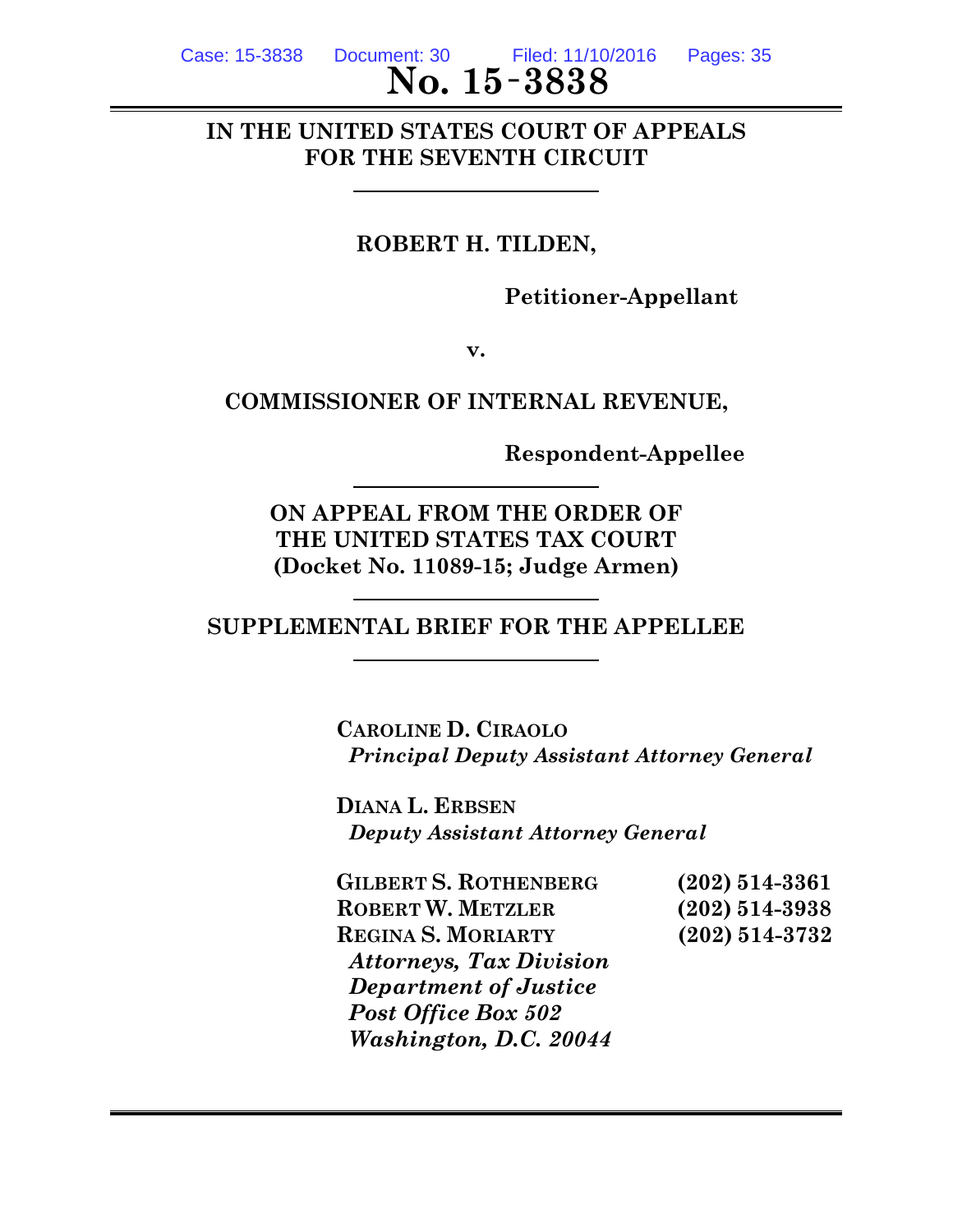# **TABLE OF CONTENTS**

# **PAGE**

| Argument:      |    |                                                                                                                                                                               |  |
|----------------|----|-------------------------------------------------------------------------------------------------------------------------------------------------------------------------------|--|
|                |    | Section 6213(a) of the Internal Revenue Code is a<br>jurisdictional statute, not a claims-processing rule 3                                                                   |  |
| $\mathbf{A}$ . |    |                                                                                                                                                                               |  |
| <b>B.</b>      |    | The Supreme Court has established a "clear statement"<br>rule for determining whether time limits on suits                                                                    |  |
| C.             |    | The time limit in I.R.C. $\S$ 6213(a) satisfies the "clear<br>statement" rule because the text of the statute, its<br>context, and its historical treatment clearly show that |  |
|                | 1. |                                                                                                                                                                               |  |
|                | 2. |                                                                                                                                                                               |  |
|                | 3. |                                                                                                                                                                               |  |
|                |    |                                                                                                                                                                               |  |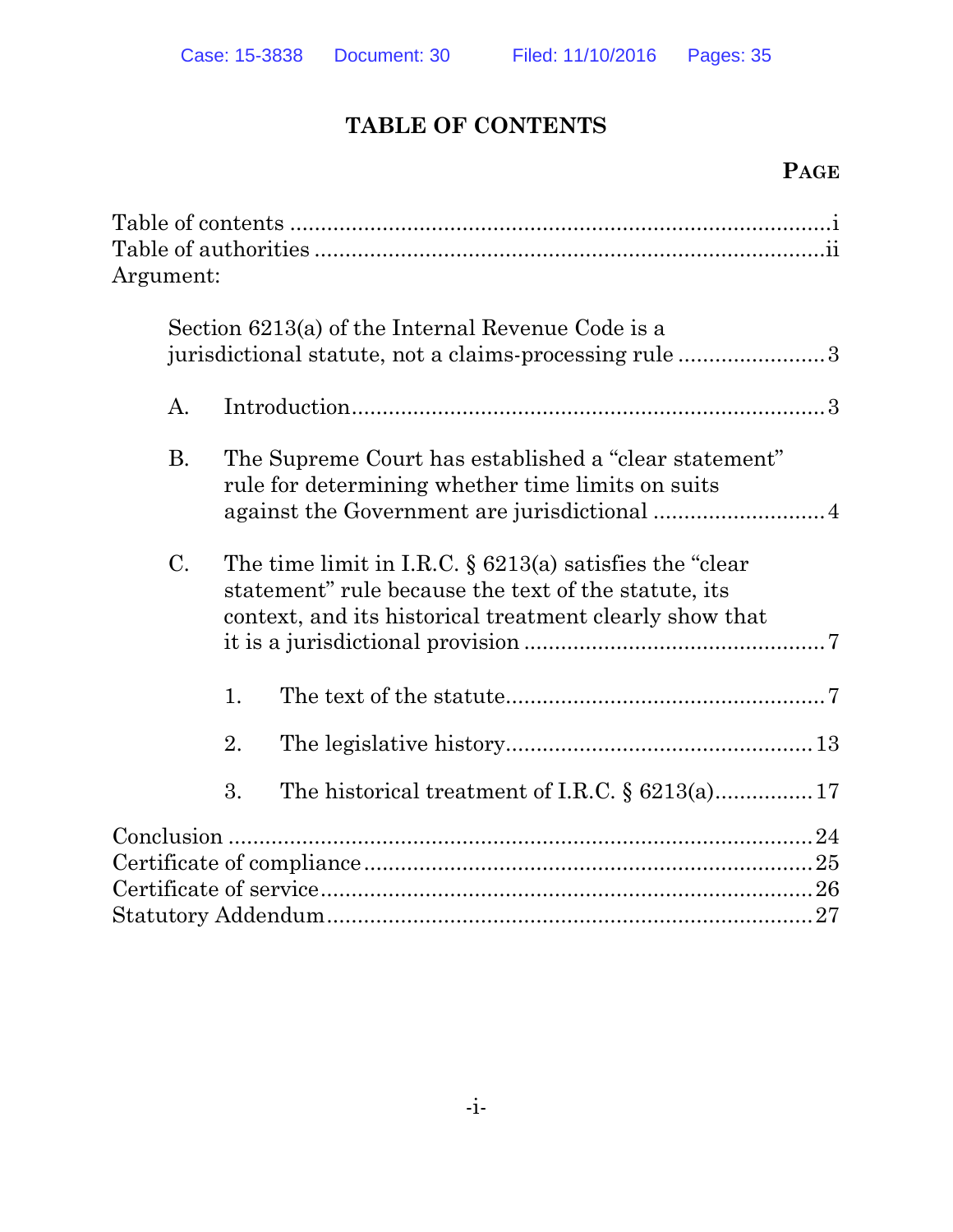# **TABLE OF AUTHORITIES**

# **Cases: Page(s)**

| Andrews v. Commissioner,                       |
|------------------------------------------------|
|                                                |
| Arbaugh v. Y&H Corp.,                          |
|                                                |
| Athens Pizza of Jaffrey, Inc. v. Commissioner, |
|                                                |
| <i>Boccuto v. Commissioner,</i>                |
|                                                |
| <i>Briley v. Commissioner,</i>                 |
|                                                |
| Commissioner v. McCoy,                         |
|                                                |
| Corriea v. Commissioner,                       |
|                                                |
| <i>Edwards v. Commissioner,</i>                |
|                                                |
| <i>Foster v. Commissioner,</i>                 |
|                                                |
| Gray v. Commissioner,                          |
|                                                |
| Gillespie v. United states,                    |
|                                                |
| Guralnik v. Commissioner,                      |
|                                                |
| Gutterman Strauss Co., Appeal of,              |
|                                                |
| Hamilton v. Commissioner,                      |
|                                                |
| Herzog v. Commissioner,                        |
|                                                |
| Hintz v. Commissioner,                         |
|                                                |
| Hoffenberg v. Commissioner,                    |
|                                                |
|                                                |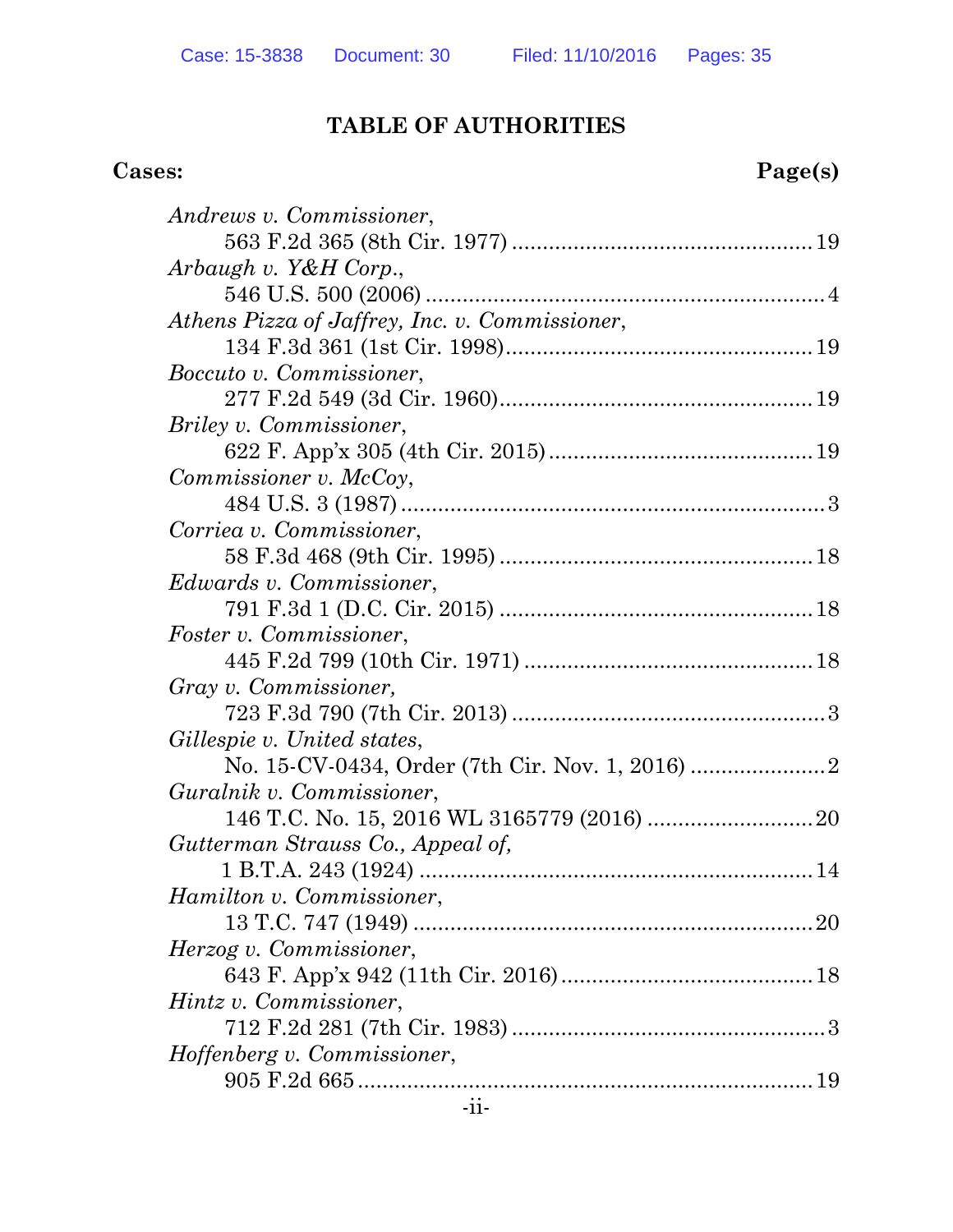# **Cases (cont'd): Page(s)**

| Houghton v. Commissioner,                            |  |
|------------------------------------------------------|--|
|                                                      |  |
| Hurst, Anthony & Watkins, Appeal of,                 |  |
|                                                      |  |
| John R. Sand & Gravel Co. v. United States,          |  |
|                                                      |  |
| Johnson v. Commissioner,                             |  |
|                                                      |  |
| Keado v. United States,                              |  |
|                                                      |  |
| Kennedy v. Commissioner,                             |  |
|                                                      |  |
| Lewin v. Commissioner,                               |  |
|                                                      |  |
| Ming, Estate of v. Commissioner,                     |  |
|                                                      |  |
| Old Colony Trust Co. v. Commissioner,                |  |
|                                                      |  |
| Patmon and Young Professional Corp. v. Commissioner, |  |
|                                                      |  |
| Patterson v. McLean Credit Union,                    |  |
|                                                      |  |
| Petrulis v. Commissioner,                            |  |
|                                                      |  |
| <i>Pugsley v. Commissioner,</i>                      |  |
|                                                      |  |
| Reed Elsevier, Inc. v. Muchnick,                     |  |
|                                                      |  |
| Sanders v. Commissioner,                             |  |
|                                                      |  |
|                                                      |  |
| Sebelius v. Auburn Reg'l Med. Ctr.,                  |  |
|                                                      |  |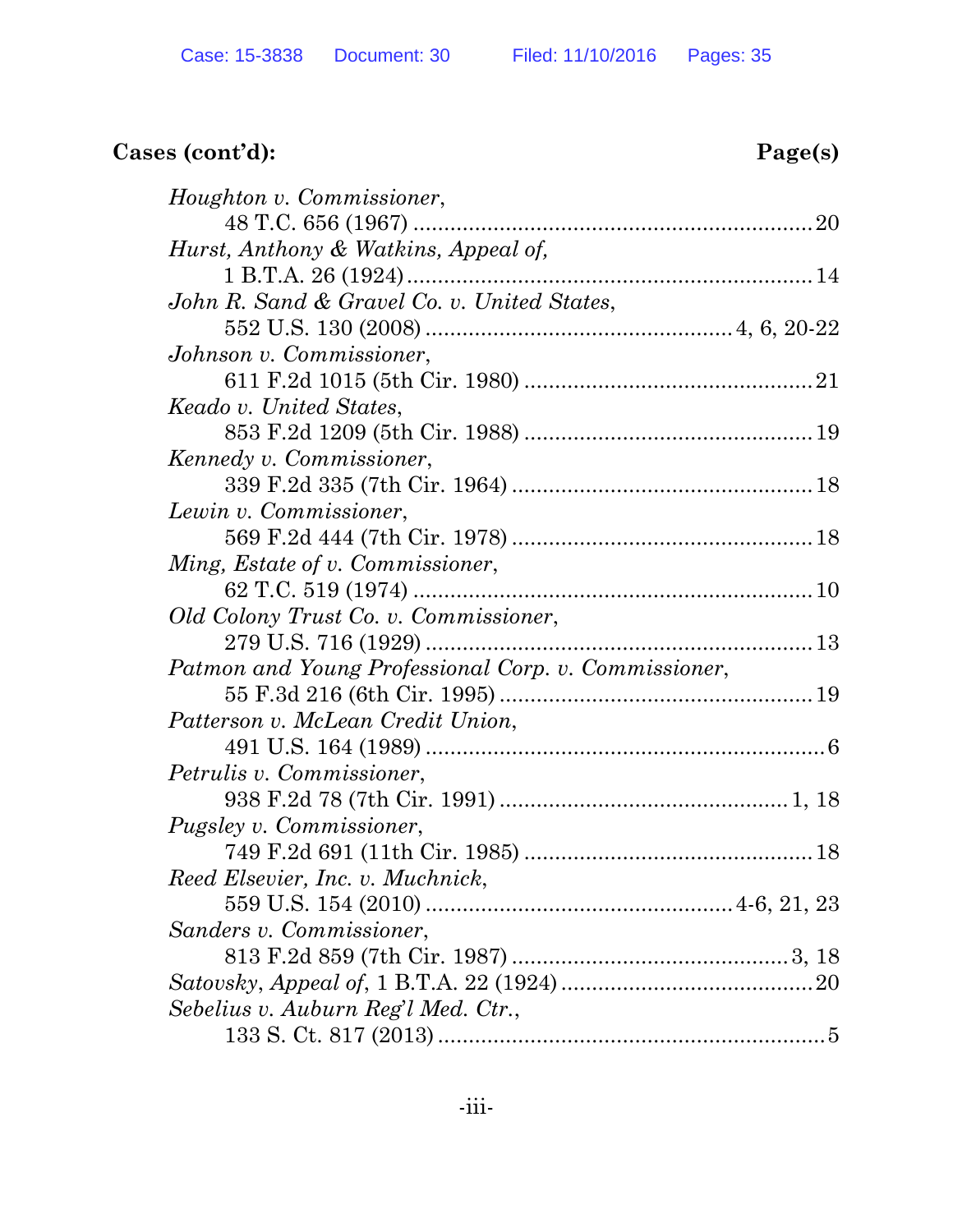# Cases (cont'd):

# Page(s)

| Shipley v. Commissioner,                                          |  |
|-------------------------------------------------------------------|--|
|                                                                   |  |
| Smith v. Commissioner,                                            |  |
|                                                                   |  |
| Tadros v. Commissioner.                                           |  |
|                                                                   |  |
| United States Natl. Bank v. Independent Ins. Agents of Am., Inc., |  |
|                                                                   |  |
| United States v. Josephberg,                                      |  |
|                                                                   |  |
| United States v. Wong,                                            |  |
|                                                                   |  |
|                                                                   |  |

# **Statutes:**

| Internal Revenue Code (26 U.S.C):                                                                          |  |
|------------------------------------------------------------------------------------------------------------|--|
|                                                                                                            |  |
|                                                                                                            |  |
|                                                                                                            |  |
|                                                                                                            |  |
|                                                                                                            |  |
|                                                                                                            |  |
|                                                                                                            |  |
|                                                                                                            |  |
|                                                                                                            |  |
|                                                                                                            |  |
| Internal Revenue Restructuring and Reform Act of 1998<br>(RRA 1998), Pub. L. 105-206, 112 Stat. 685 (1998) |  |
|                                                                                                            |  |
| Revenue Act of 1924, ch. 234, 43 Stat. 336:                                                                |  |
|                                                                                                            |  |
|                                                                                                            |  |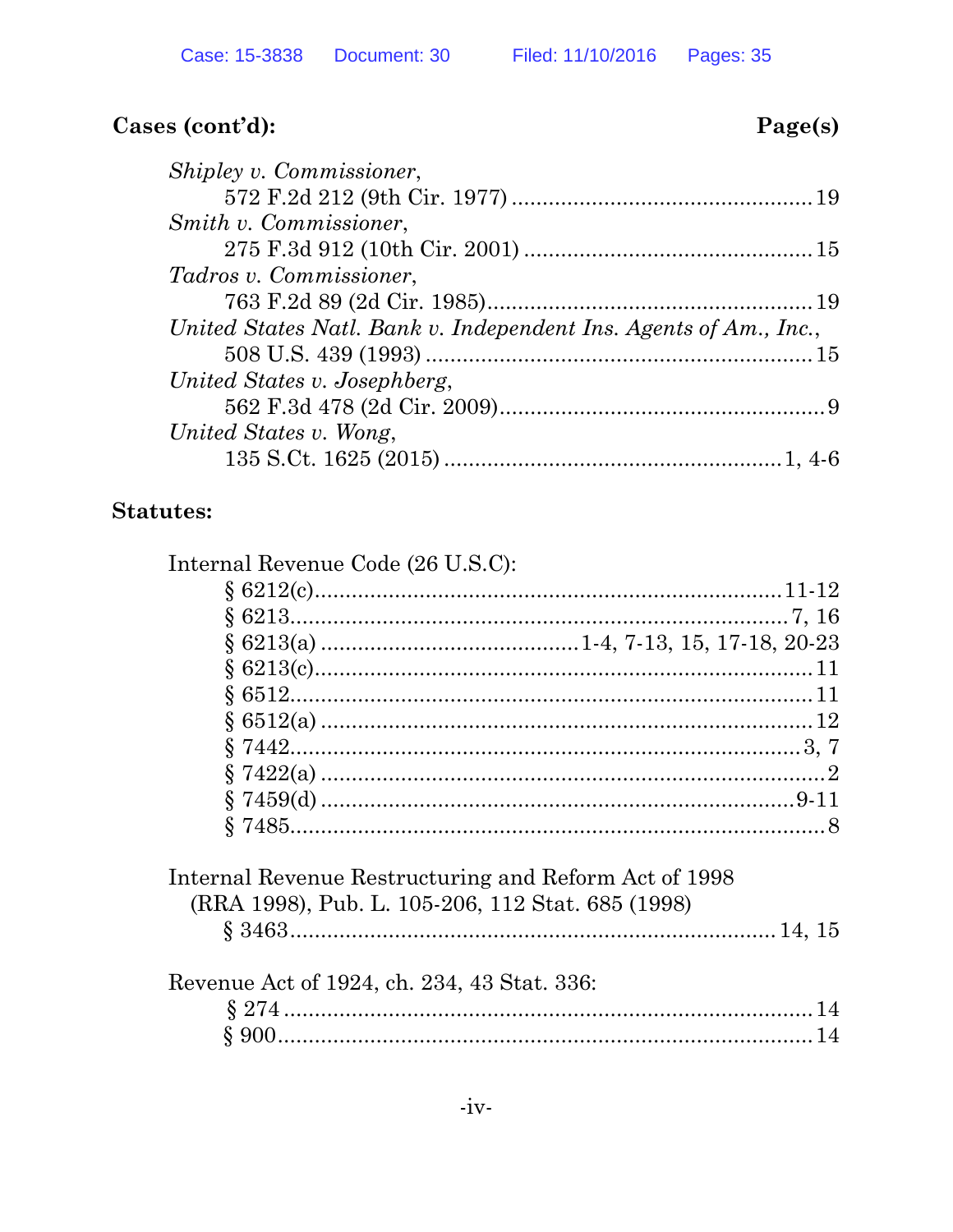# **Statutes (cont'd): Page(s)** Revenue Act of 1934, ch. 277, 48 Stat.  $741$ :

| Trevellue Act of 1994, cil. 211, 40 Stat. 141.                                                        |  |
|-------------------------------------------------------------------------------------------------------|--|
| 28 U.S.C.:                                                                                            |  |
| Miscellaneous:                                                                                        |  |
| Fed. R. App. P.                                                                                       |  |
| H.R. Rep. No. 68-179 (1923),                                                                          |  |
| H.R. Rep. 105-364 pt. 1 (1997),                                                                       |  |
| Walter W. Hammond, United States Board of Tax Appeals,                                                |  |
| Dana Latham, Jurisdiction of the United states Board of<br>Tax Appeals under the Revenue Act of 1926, |  |
| S. Rep. 105-174 (1998),                                                                               |  |
| S. Rep. No. 68-398 (1923),                                                                            |  |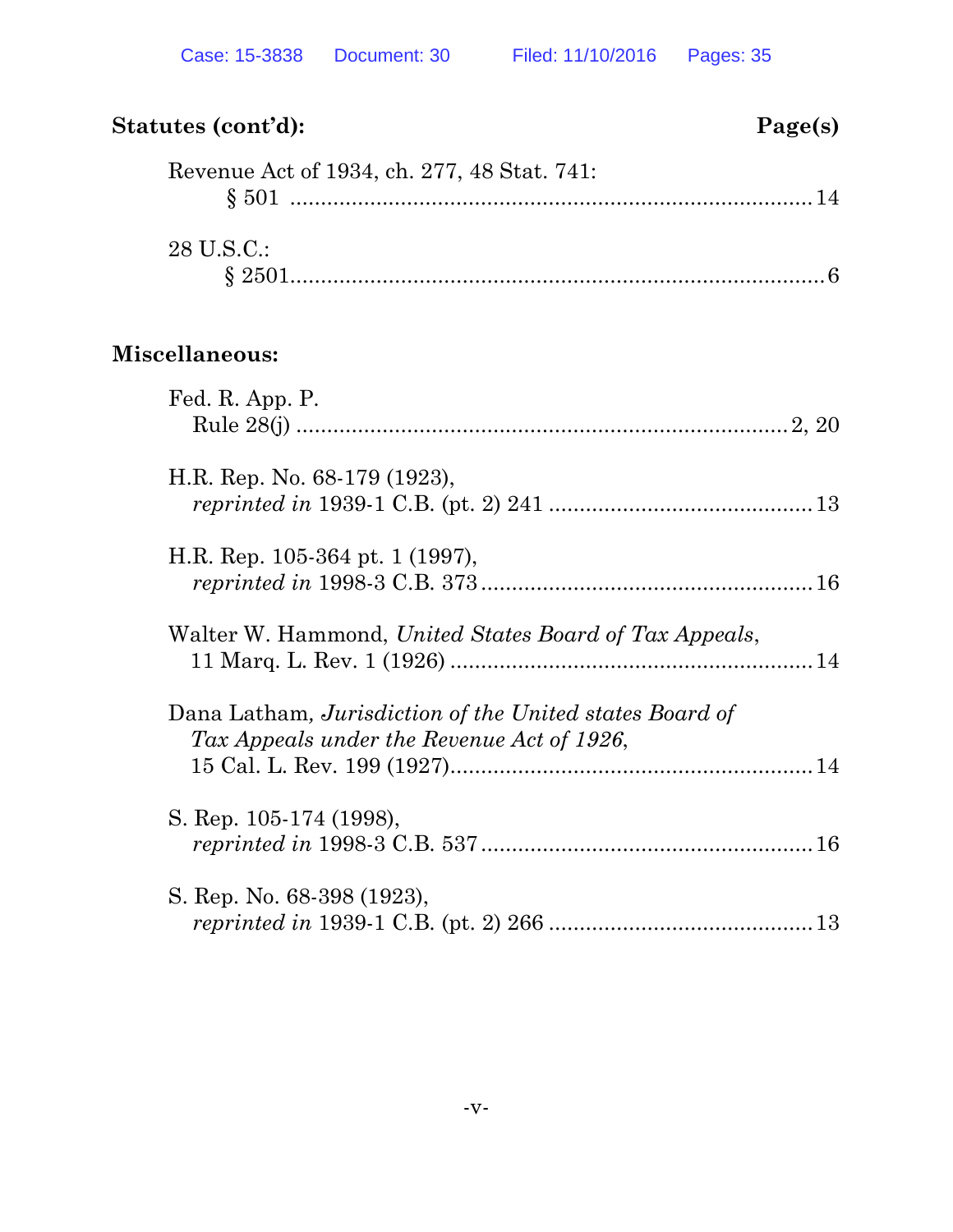#### **IN THE UNITED STATES COURT OF APPEALS FOR THE SEVENTH CIRCUIT**

#### **No. 15**‑**3838**

#### **ROBERT H. TILDEN,**

**Petitioner-Appellant**

**v.**

#### **COMMISSIONER OF INTERNAL REVENUE,**

**Respondent-Appellee**

**ON APPEAL FROM THE ORDER OF THE UNITED STATES TAX COURT (Docket No. 11089-15; Judge Armen)**

#### **SUPPLEMENTAL BRIEF FOR THE APPELLEE**

This case was argued on October 6, 2016, before Chief Judge Wood and Circuit Judges Easterbook and Manion. At oral argument, the panel raised an issue that was not addressed in the briefs of the parties, *viz.*, whether recent Supreme Court cases (*e.g.*, *United States v. Wong*, 135 S.Ct. 1625, (2015)), would treat the time limit in I.R.C. § 6213(a) as a non-jurisdictional claims-processing rule despite statements to the contrary in this Circuit's prior decisions (*e.g.*, *Petrulis v. Commissioner*, 938 F.2d 78, 79 (7th Cir. 1991)). The few authorities provided to the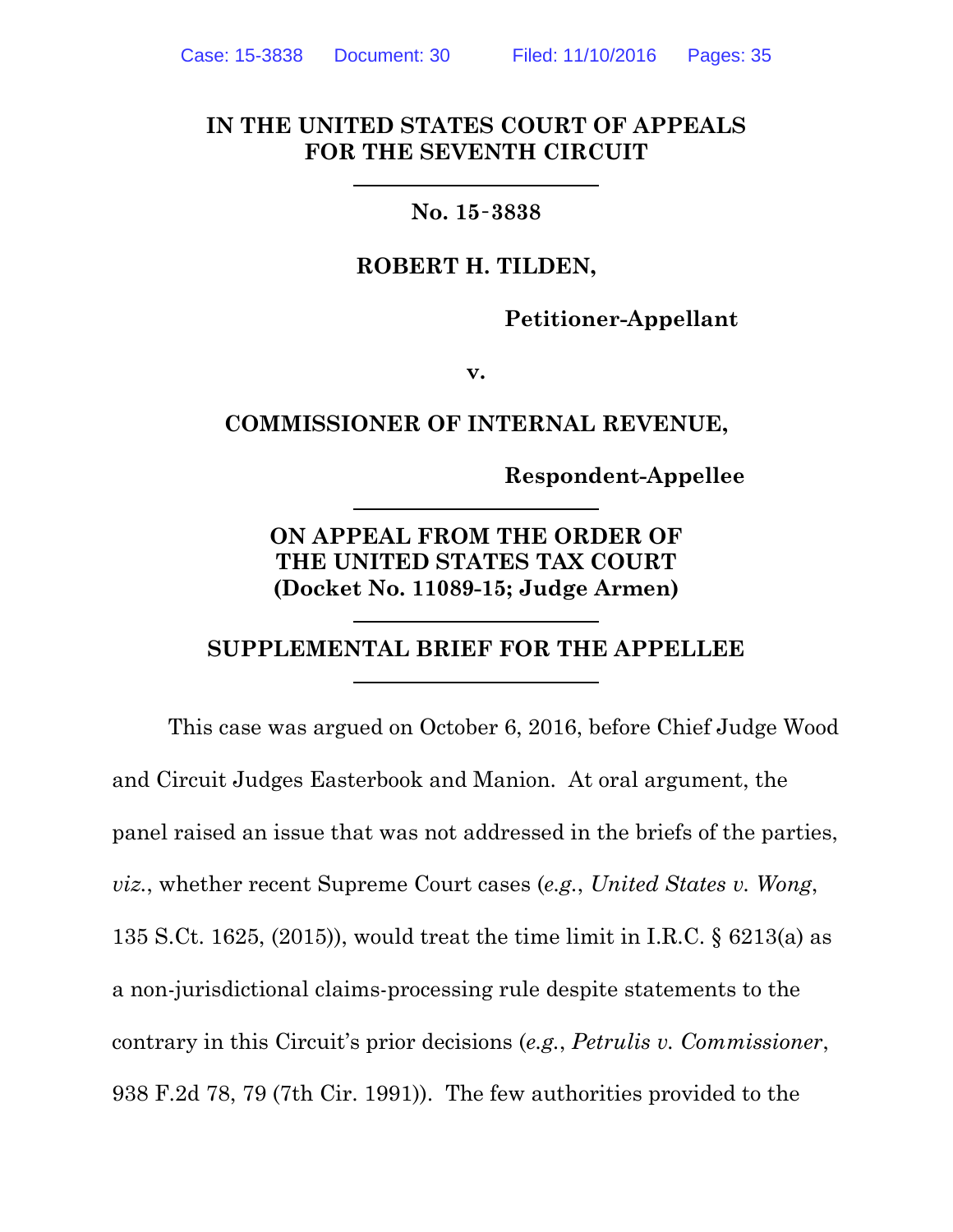panel at argument (and in post-argument letters filed pursuant to Fed. R. App. P. 28(j)) have not fully apprised the panel of all of the authorities relevant to this issue, or of their significance. In addition, a recent decision of this Court indicates that there is uncertainty as to whether time limits in tax statutes should be treated as nonjurisdictional claims-processing rules. *See Gillespie v. United States*, No. 15-CV-0434, Order (7th Cir. Nov. 1, 2016) (expressing the view that doubt has been cast on the line of cases that recognizes that the administrative-claim requirement in I.R.C. § 7422(a) is a jurisdictional requirement). The issue raised by the Court is one of considerable importance to the administration of the tax laws, and, as we discuss at pp. 9-11, 18-20, *infra*, a holding that I.R.C. § 6213(a)'s time limit is a non-jurisdictional rule would be contrary to well-established precedent in all relevant circuits and also may adversely impact taxpayers. Accordingly, we have filed a motion seeking leave to file this supplemental brief.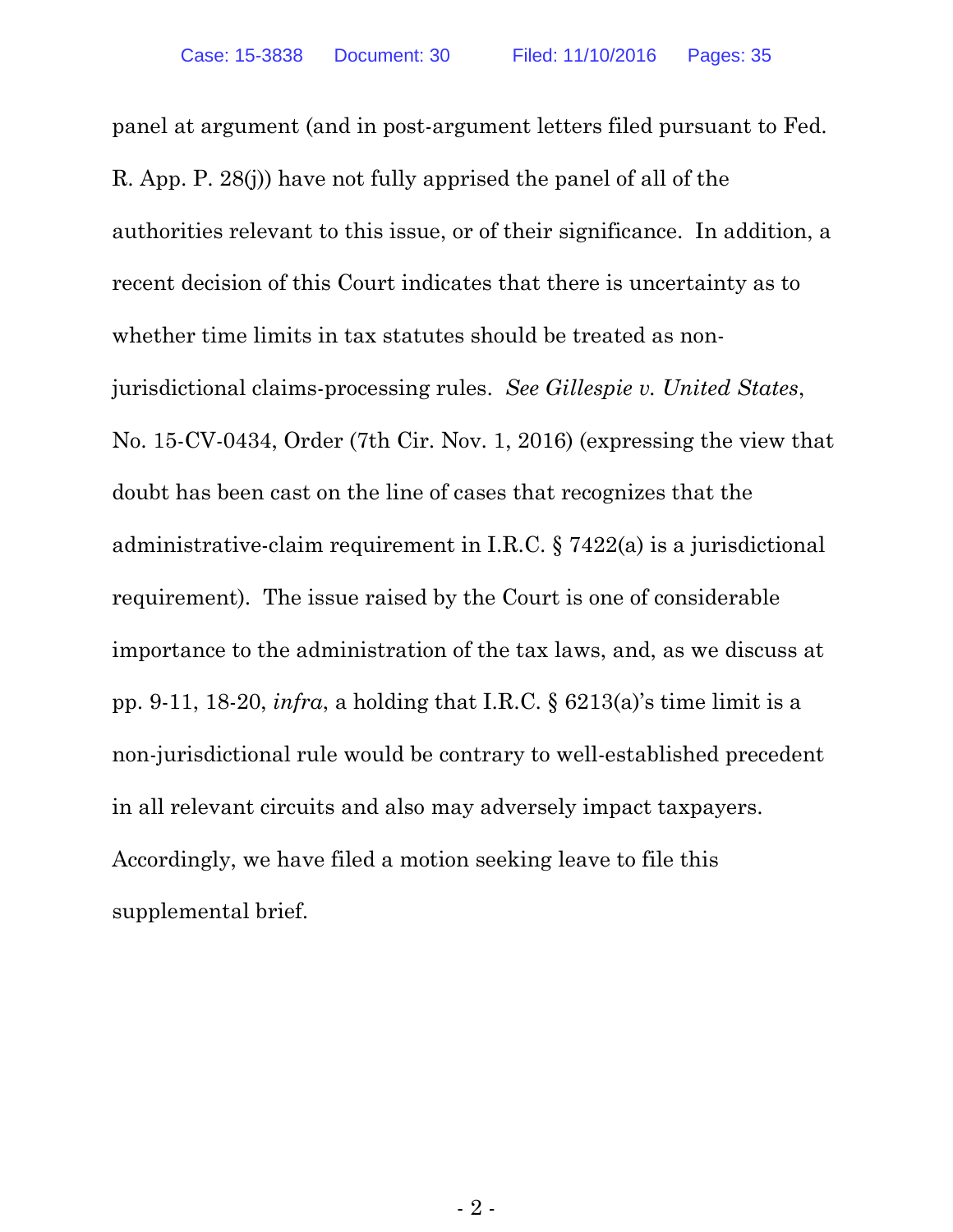#### **ARGUMENT**

#### **Section 6213(a) of the Internal Revenue Code is a jurisdictional statute, not a claims-processing rule**

#### **A. Introduction**

The Tax Court, as an Article I court, is a court of limited jurisdiction and may only exercise jurisdiction to the extent authorized by Congress. *Hintz v. Commissioner*, 712 F.2d 281, 285 (7th Cir. 1983); *Sanders v. Commissioner*, 813 F.2d 859, 861 (7th Cir. 1987). It is well established that the Tax Court "lacks general equitable powers." *Commissioner v. McCoy*, 484 U.S. 3, 7 (1987). Pursuant to I.R.C. § 7442, the Tax Court has "such jurisdiction as is conferred" on it by the Internal Revenue Code. *Gray v. Commissioner,* 723 F.3d 790, 792 (7th Cir. 2013).

The provision of the Code that confers jurisdiction on the Tax Court to review a notice of deficiency is I.R.C.  $\S$  6213(a). As is discussed at pp. 18-20, *infra*, the Tax Court and every court of appeals to consider the jurisdictional status of the time limit in this provision has recognized that the time limit is jurisdictional. The panel in this case, however, pointed out at argument that beginning in 2004, the Supreme Court began to question whether procedural rules that previously had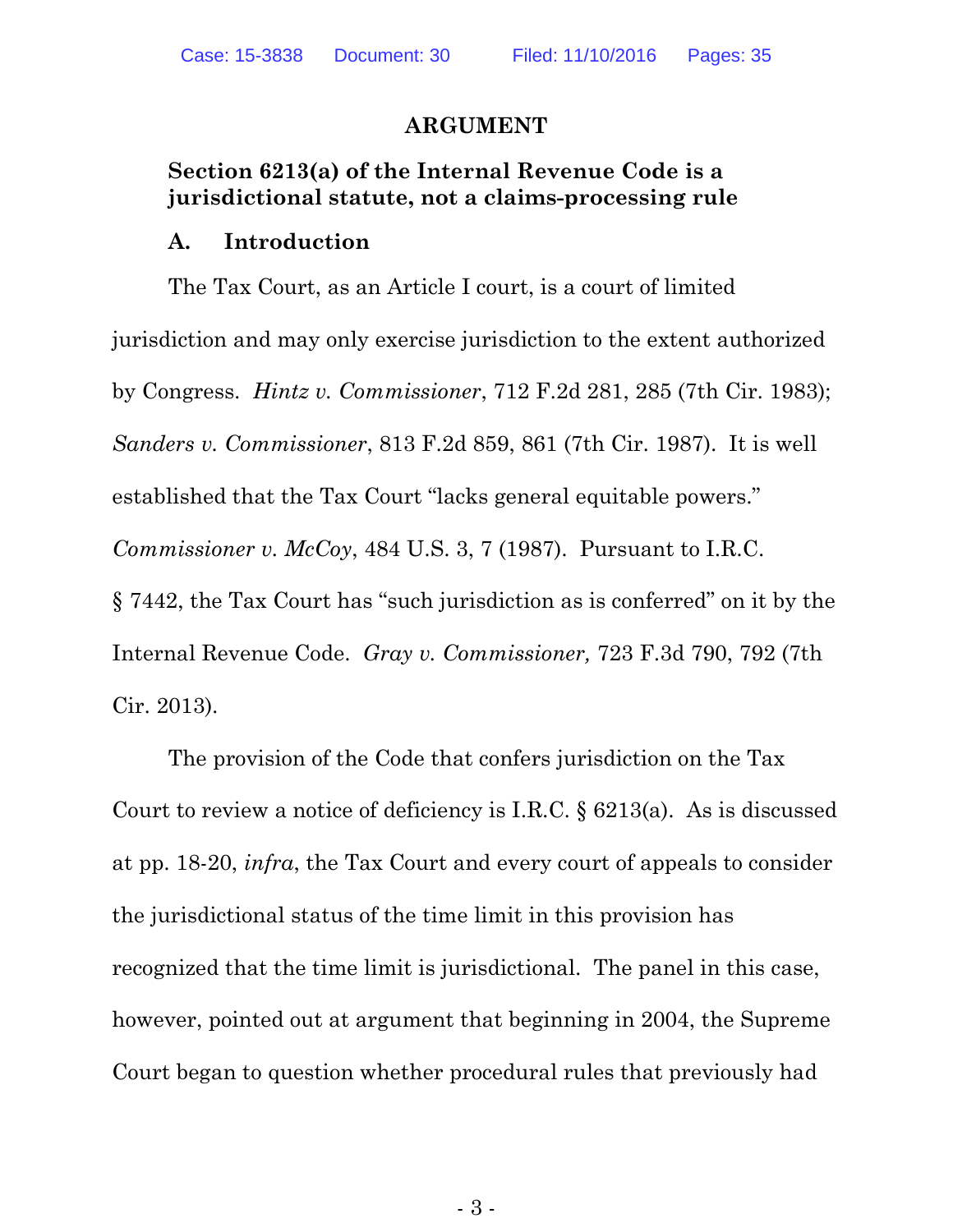been viewed as jurisdictional were actually jurisdictional. *See*, *e.g.*, *United States v. Wong*, 135 S.Ct. 1625, 1631 (2015); *Arbaugh v. Y&H Corp*., 546 U.S. 500, 515 (2006); *Reed Elsevier, Inc. v. Muchnick*, 559 U.S. 154 (2010). As we demonstrate below, under the Supreme Court's "clear statement" rule for determining whether a procedural rule is jurisdictional in nature (or merely a non-jurisdictional claimsprocessing rule), I.R.C.§ 6213(a)'s time limit is jurisdictional.

# **B. The Supreme Court has established a "clear statement" rule for determining whether time limits on suits against the Government are jurisdictional**

The Supreme Court has recognized a category of "jurisdictional" statutes whose time limits are "more absolute" than most. *John R. Sand & Gravel Co. v. United States*, 552 U.S. 130, 133 (2008). Courts applying these statutes are "forbid[den]" from considering "whether certain equitable considerations warrant extending [the] limitations period." *John R. Sand & Gravel Co.*, 552 U.S. at 134. To enable the courts to determine whether a statute containing a time limit is one of those jurisdictional statutes, the Supreme Court has established a "clear statement rule." *Wong*, 135 S.Ct. at 1632.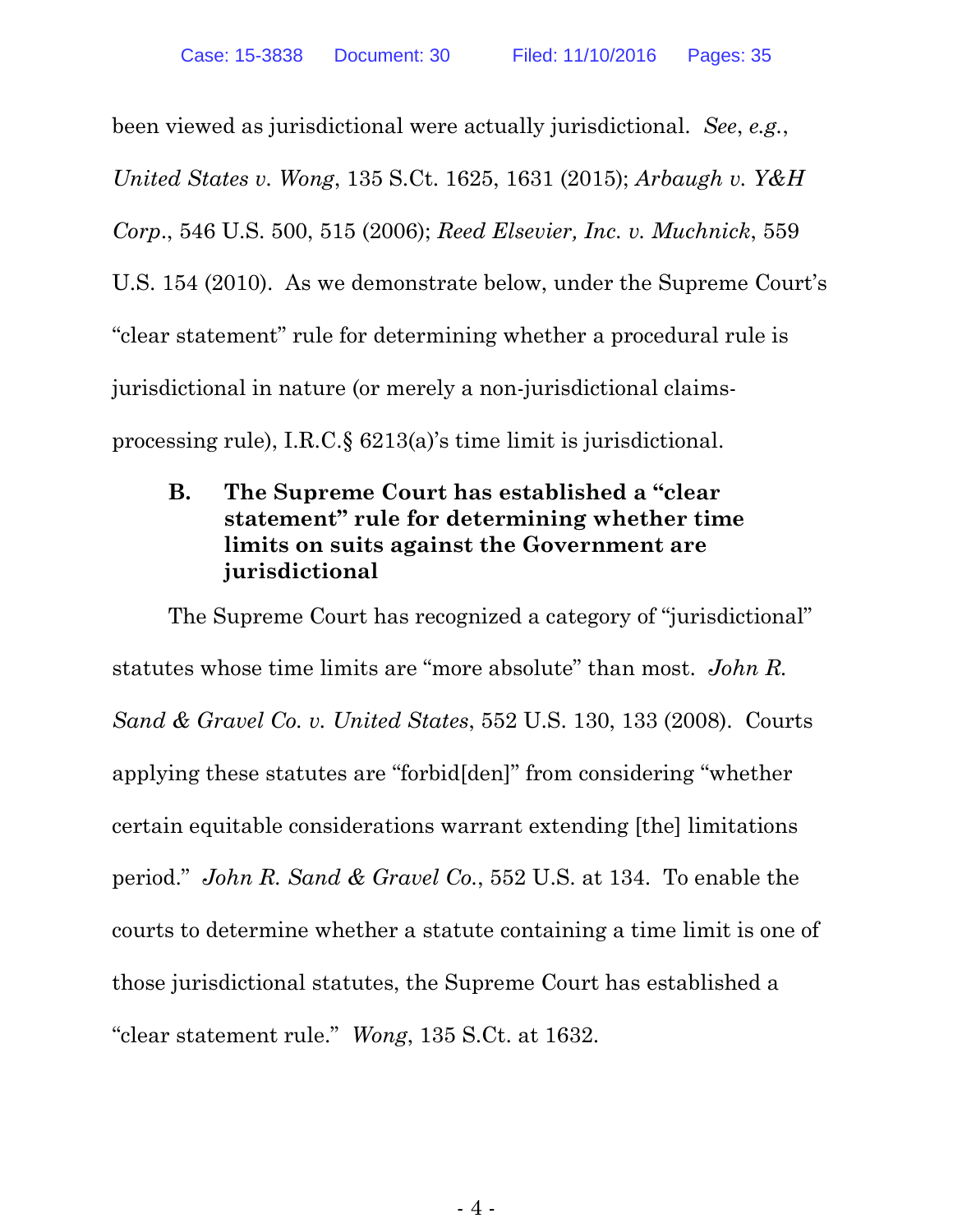Under the clear statement rule, "procedural rules, including time bars, cabin a court's power only if Congress has 'clearly state[d]' as much." *Id.* (brackets in original) (quoting *Sebelius v. Auburn Reg*'*l Med. Ctr.*, 133 S. Ct. 817, 825 (2013)). Whether Congress has made the required clear statement turns on the "text, context, and relevant historical treatment" of the provision at issue. *Reed Elsevier,* 559 U.S. at 166. *Accord Wong*, 135 S.Ct. at 1632. In other words, "traditional tools of statutory construction must plainly show that Congress imbued a procedural bar with jurisdictional consequences." *Wong*, 135 S.Ct. at 1632.

In analyzing a statute under the clear statement rule, "Congress's separation of a filing deadline from a jurisdictional grant indicates that the time bar is not jurisdictional." *Wong*, 135 S.Ct. at 1633. Further, that a statute uses "language [that] is mandatory" to express its time limit has been consistently found to be "of no consequence." *Id.* at 1632. The clear statement rule, however, does not require that "Congress must incant magic words" in order to speak clearly. *Wong*, 135 S. Ct. at 1632 (quoting *Auburn Regional*, 133 S.Ct. at 824). Rather, the Court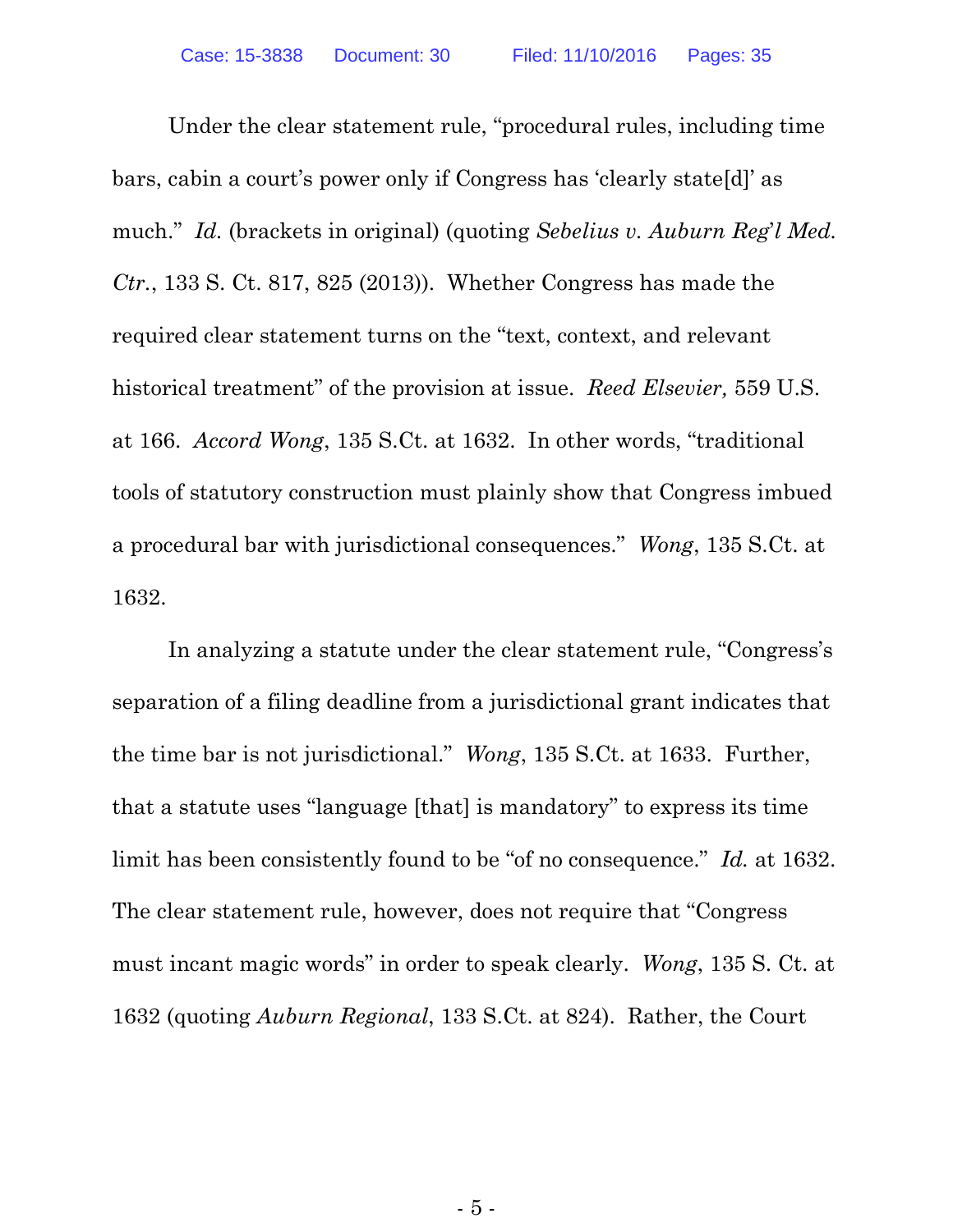looks to whether the language of the statute "define[s] a federal court's jurisdiction." *Id.* at 1633.

Finally, as noted above, the "historical treatment [of a time bar in a statute] as 'jurisdictional' is a factor in the analysis." *Reed Elsevier, Inc.,* 559 U.S. at 169. In an appropriate case, under principles of *stare decisis*, this treatment may be dispositive. *See Wong*, 135 S.Ct. at 1635- 36. Most notably, in *John R. Sand & Gravel Co.*, 552 U.S. at 133, a litigant argued that the Supreme Court should overrule its prior holding that 28 U.S.C. § 2501, which concerns the time for filing suit in the Court of Federal Claims, is jurisdictional. *See* 552 U.S. at 139. The Court refused to do so, reasoning that "[*s*]*tare decisis* in respect to statutory interpretation also has 'special force' [for] Congress[ ] 'remains free to alter what [the Court has] done.'" *Id.* (*quoting Patterson v. McLean Credit Union*, 491 U.S. 164, 172-73 (1989)). The Court in *John R. Sand & Gravel Co.* further reasoned that "reexamin[ing] \* \* \* well-settled precedent" holding that a limitations period was jurisdictional would "threaten to substitute disruption, confusion, and uncertainty for necessary legal stability." 552 U.S. at 139.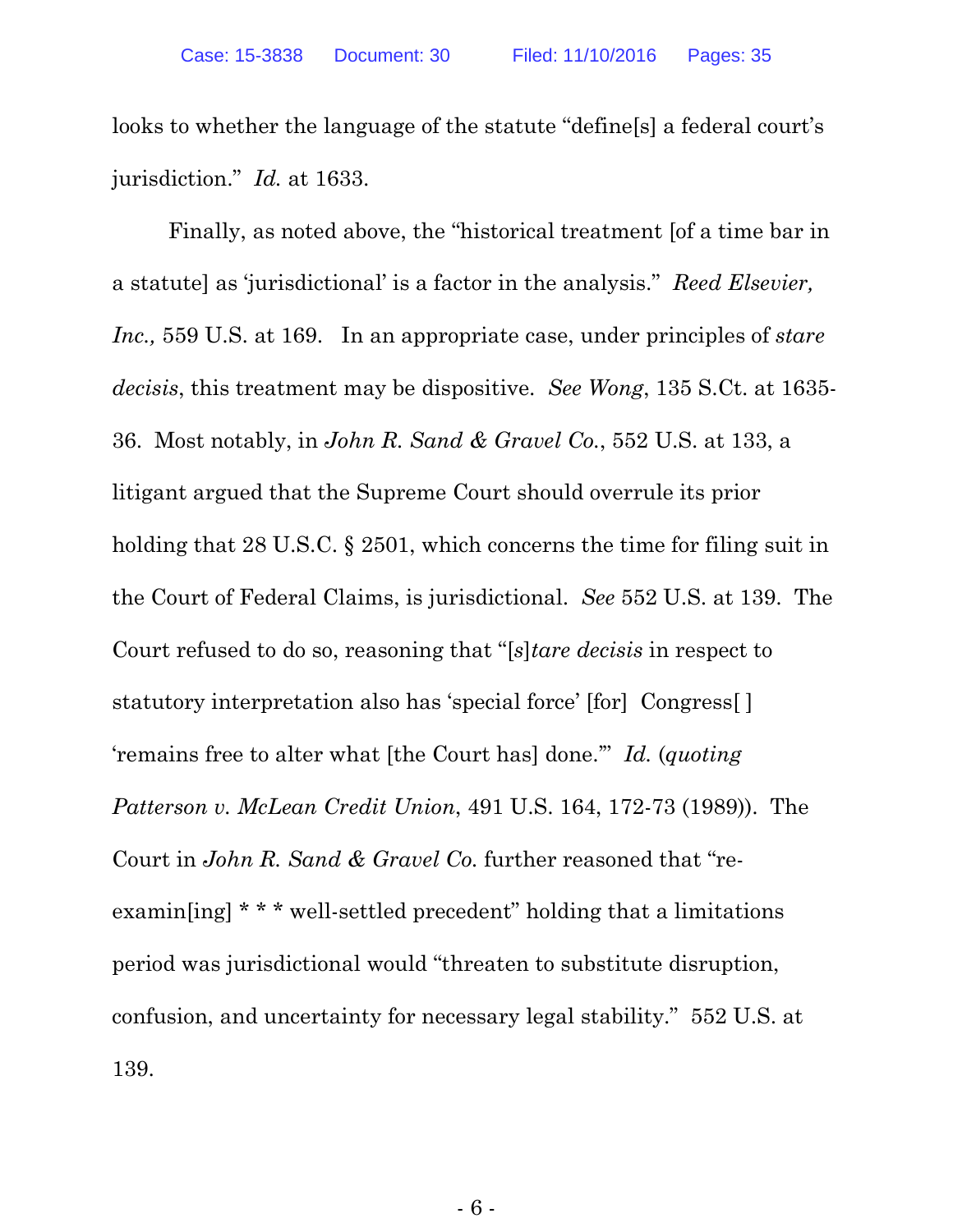# **C. The time limit in I.R.C. § 6213(a) satisfies the "clear statement" rule because the text of the statute, its context, and its historical treatment clearly show that it is a jurisdictional provision**

#### **1. The text of the statute**

The text of I.R.C. § 6213(a) establishes that its time limit was designed to define a federal court's jurisdiction. As noted above, I.R.C. § 7442 provides that the Tax Court "shall have jurisdiction as is conferred" by the Internal Revenue Code. The only section of the Code that provides the Tax Court with jurisdiction to redetermine a deficiency determined by the Commissioner is I.R.C. § 6213. Its jurisdictional grant provides, in pertinent part, that "[w]ithin 90 days … after the notice of deficiency … is mailed …, the taxpayer may file a petition with the Tax Court for a redetermination of the deficiency." I.R.C.  $\S 6213(a)$ <sup>1</sup>. The language of the statute authorizes a suit in the Tax Court only if a petition is filed within 90 days of the notice of deficiency. Thus, the time limit is a condition on the Tax Court's exercise of jurisdiction over the action.

<sup>&</sup>lt;sup>1</sup> The section also contains a special 150-day period for a notice of deficiency addressed to a person outside the United States. To simplify the discussion, we ignore this exception.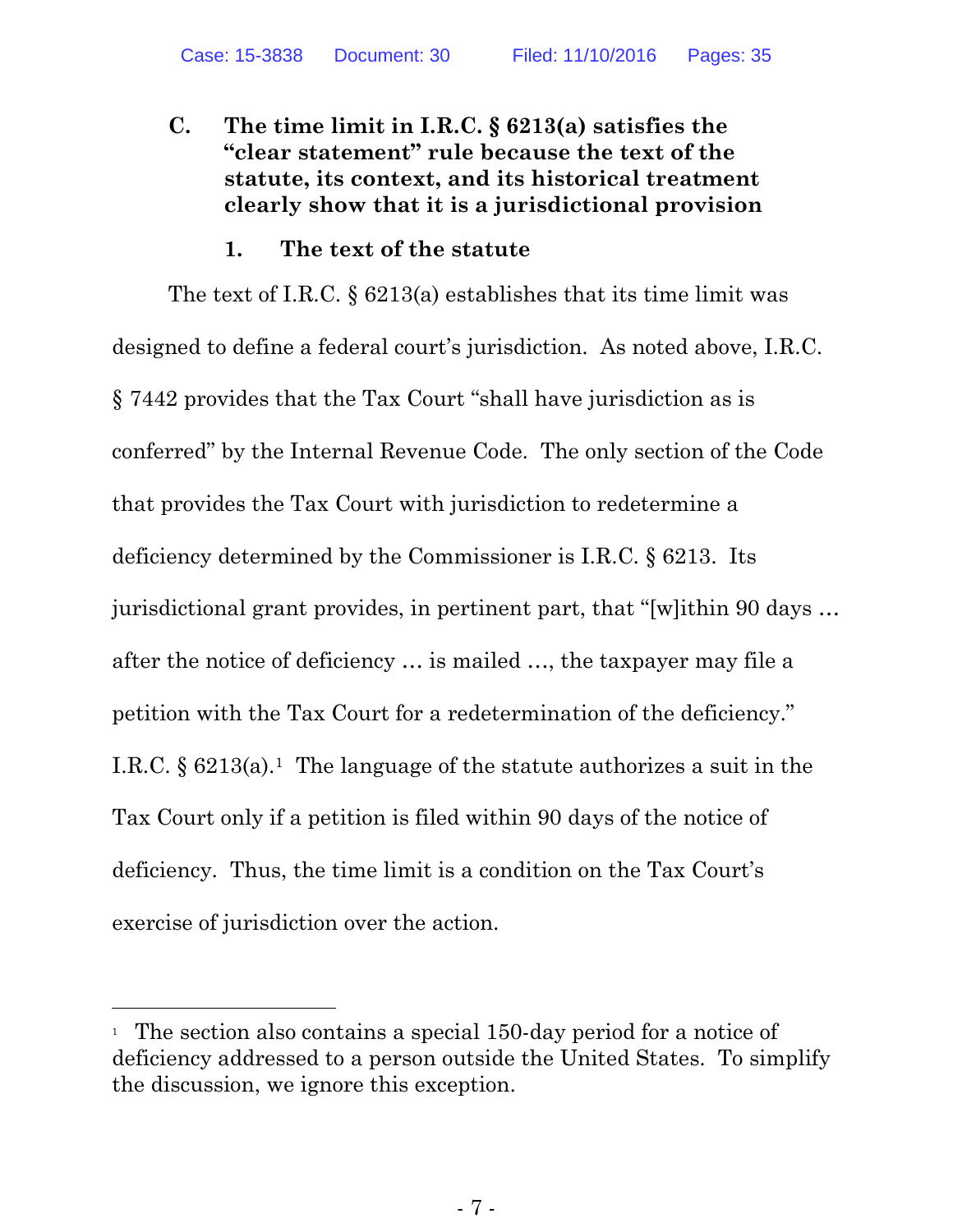In addition, I.R.C. § 6213(a) provides that, during that 90-day filing period and the subsequent Tax Court proceedings (if a petition is filed),<sup>2</sup> the IRS is prohibited from making any assessment or attempting to collect the deficiency by levy or court action. I.R.C. § 6213(a). To enforce this prohibition, I.R.C. § 6213(a) provides that an assessment during the prohibition period "may be enjoined by a proceeding in the proper court, including the Tax Court." I.R.C. § 6213(a). The statute, however, conditions the Tax Court's jurisdiction to enjoin upon the satisfaction of its time limit for filing suit: "The Tax Court shall have *no jurisdiction* to enjoin any action or proceeding or order any refund under this subsection unless a *timely* petition for a redetermination of the deficiency has been filed." I.R.C. § 6213(a) (emphasis added). This time-limit restriction on the Tax Court's injunction jurisdiction is another clear expression by Congress of the jurisdictional nature of I.R.C. § 6213(a)'s time limit.

<sup>&</sup>lt;sup>2</sup> Section  $6213(a)$  states that the prohibition on assessment continues until the Tax Court's decision becomes final. Section 7485 of the Code, however, provides that notwithstanding I.R.C. § 6213(a), the assessment is not stayed by an appeal absent the posting of an appropriate bond.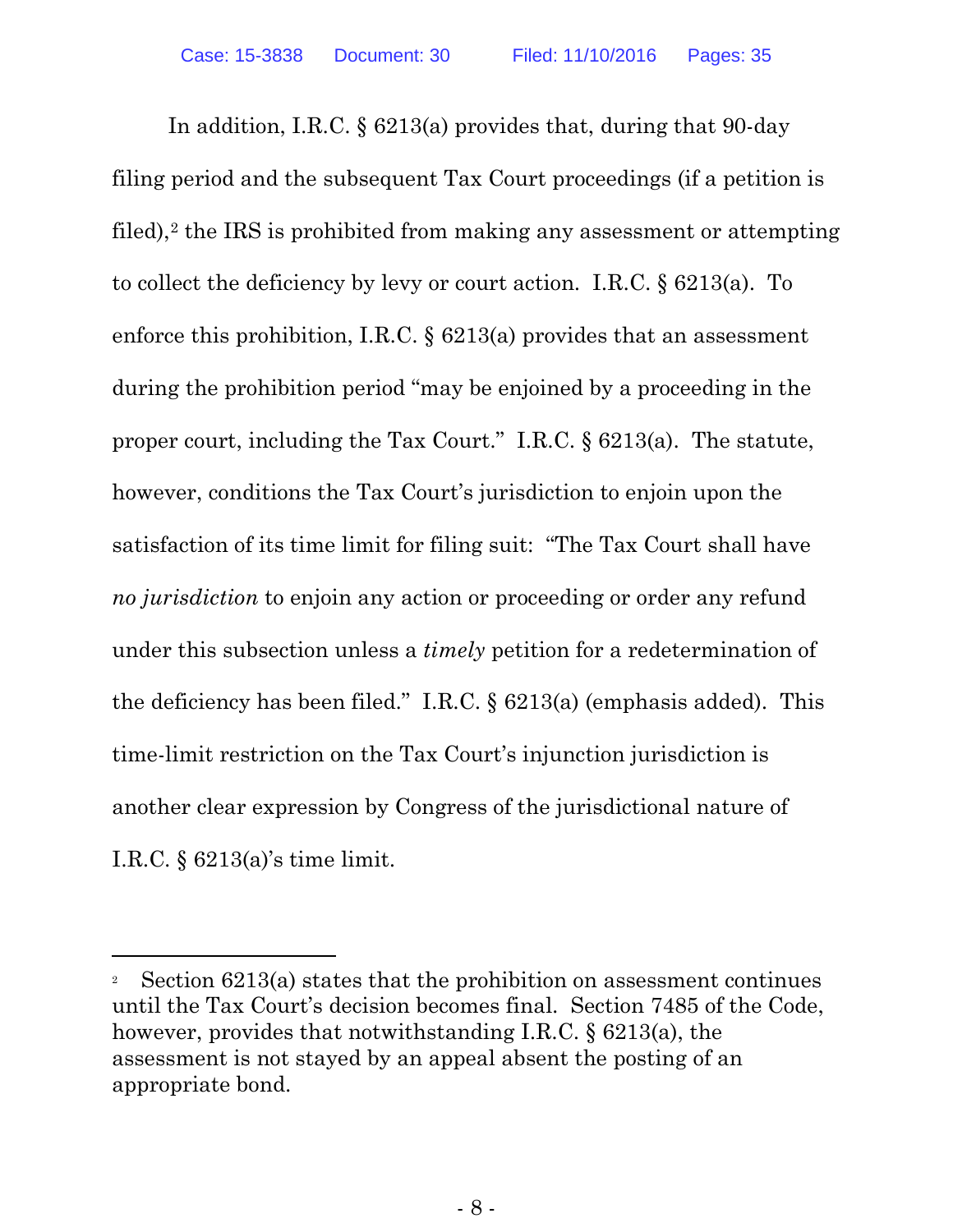Other sections of the Internal Revenue Code that are integrally related to I.R.C.§ 6213(a) reinforce what the text of I.R.C. § 6213(a) makes plain, *viz.*, that its time limit is jurisdictional. To begin with, I.R.C. § 7459(d), which addresses the effect of a Tax Court decision dismissing a petition challenging a notice of deficiency, provides a clear indication that Congress intended that I.R.C. § 6213(a)'s time limit be afforded jurisdictional status. Section 7459(d) provides:

If a petition for a redetermination of a deficiency has been filed by the taxpayer, a decision of the Tax Court dismissing the proceeding *shall be considered as its decision that the deficiency is the amount determined by the Secretary*. An order specifying such amount shall be entered in the records of the Tax Court unless the Tax Court cannot determine such amount from the record in the proceeding, or *unless the dismissal is for lack of jurisdiction*.

I.R.C. § 7459(d) (emphasis added). Thus, a dismissal (for example) for want of prosecution would result in a decision on the merits determining the amount of the tax liability of a petitioner for the year (or years) petitioned (*see United States v. Josephberg*, 562 F.3d 478, 489- 90 (2d Cir. 2009)), and the taxpayer would not have any further opportunity to litigate the merits of his tax liability. But a dismissal for lack of jurisdiction would not have any such preclusive effect.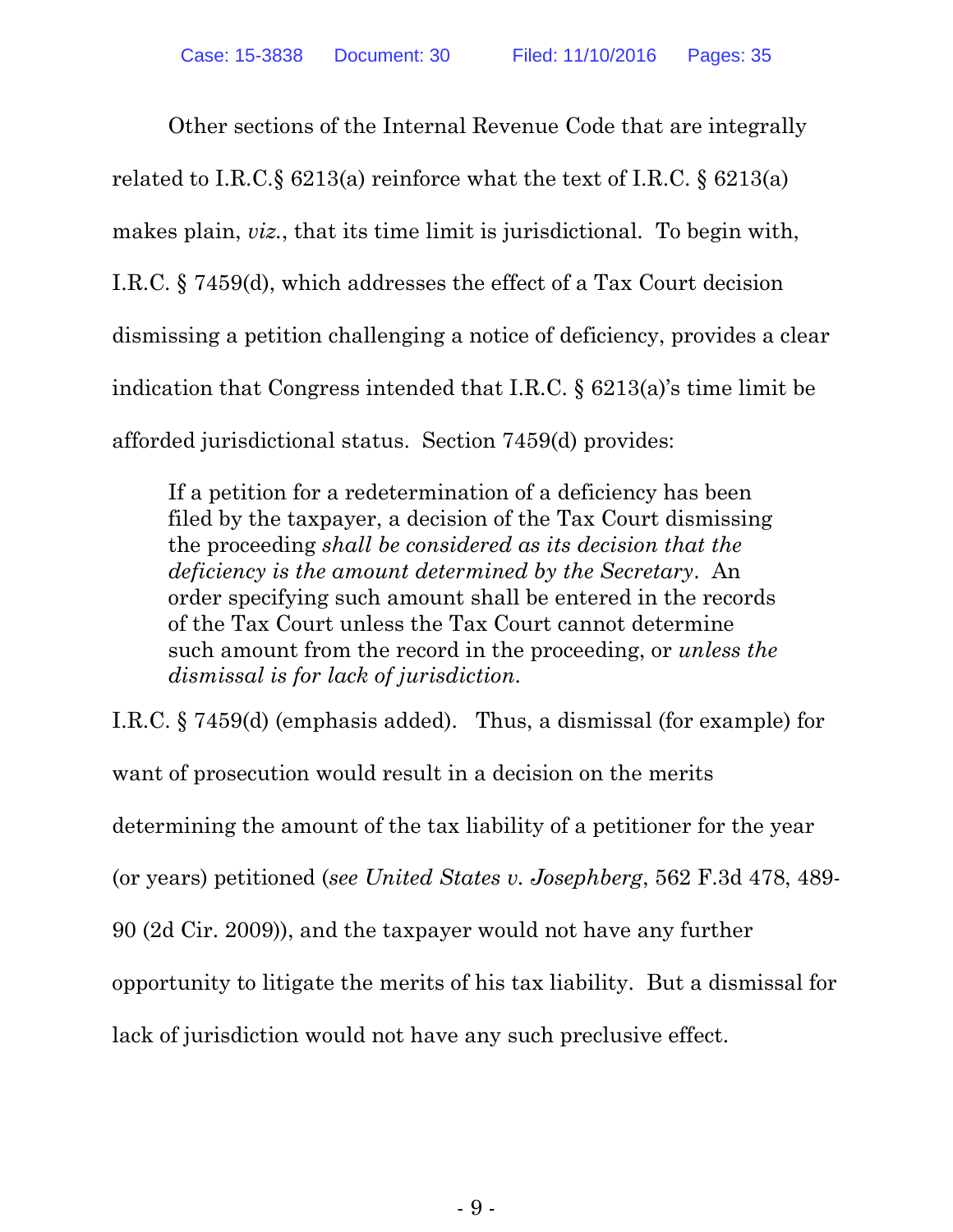If I.R.C. § 6213(a)'s time limit is deemed to be non-jurisdictional, however, the normal rule of I.R.C.  $\S 7459(d) - i.e.,$  the first sentence – would apply to a dismissal of a late-filed Tax Court petition (*Estate of Ming v. Commissioner*, 62 T.C. 519, 522-523 (1974)), and a court decision determining the amount of the taxpayer's liability would be entered upon the dismissal even though the taxpayer would have had no opportunity to litigate the merits of his or her tax liability–in the Tax Court or anywhere else. Congress could not have intended this harsh and illogical result.

Moreover, as we have discussed above, under I.R.C. § 6213(a), there are only two prerequisites for Tax Court jurisdiction in a deficiency case: (1) a notice of deficiency, and (2) satisfaction of the 90 day time limit for filing. If the time limit is deemed to be nonjurisdictional, the only situation in which a Tax Court petition could be dismissed for lack of jurisdiction would be the situation where there is no notice of deficiency. And, if there is no notice of deficiency, the amount of the deficiency cannot be determined "from the record in the proceeding" since no notice of deficiency exists. I.R.C. § 7549(d). Thus, if I.R.C. § 6213(a)'s time limit is not jurisdictional, Congress would not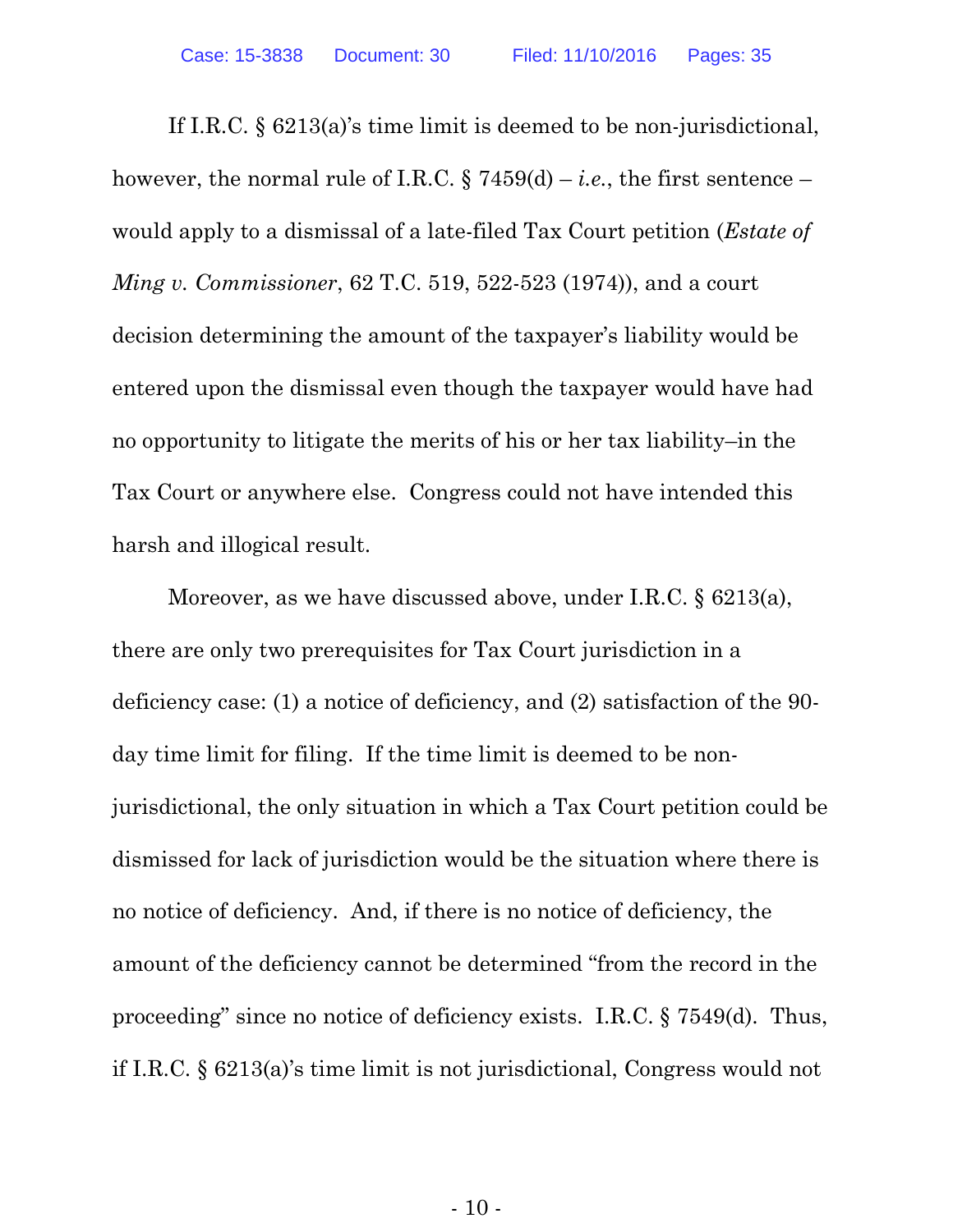have needed to add the second "unless" clause to the second sentence of Section 7459(d) providing that the normal rule (contained in the first sentence) applies "unless the dismissal is for lack of jurisdiction." It is only because Congress has provided a jurisdictional time limit in I.R.C. § 6213(a) that it needed to include the second "unless" clause. Accordingly, I.R.C. § 7459(d) provides unmistakable evidence that Congress intended the time limit in I.R.C. § 6213(a) to be jurisdictional.

Similarly, the text of Code §§ 6213(c), 6512(a), and 6212(c) also provides clear evidence of Congress' intent that the time limit in I.R.C. § 6213(a) be jurisdictional. Section 6213(c) states that "[i]f the taxpayer does not file a petition  $\ldots$  within the time prescribed in [§ 6213(a)], the deficiency … shall be assessed …." Because an action by a taxpayer under I.R.C. § 6213(a) is for pre-assessment review, Congress' specification that the assessment shall be made upon the expiration of I.R.C. § 6213(a)'s time limit demonstrates that the time limit serves to cut off jurisdiction in the Tax Court for pre-assessment review.

Section 6512(a), in turn, provides in pertinent part that "if the taxpayer files a petition with the Tax Court within the time prescribed in  $[\S 6213(a)]$  ... no suit by the taxpayer for the recovery of any part of

- 11 -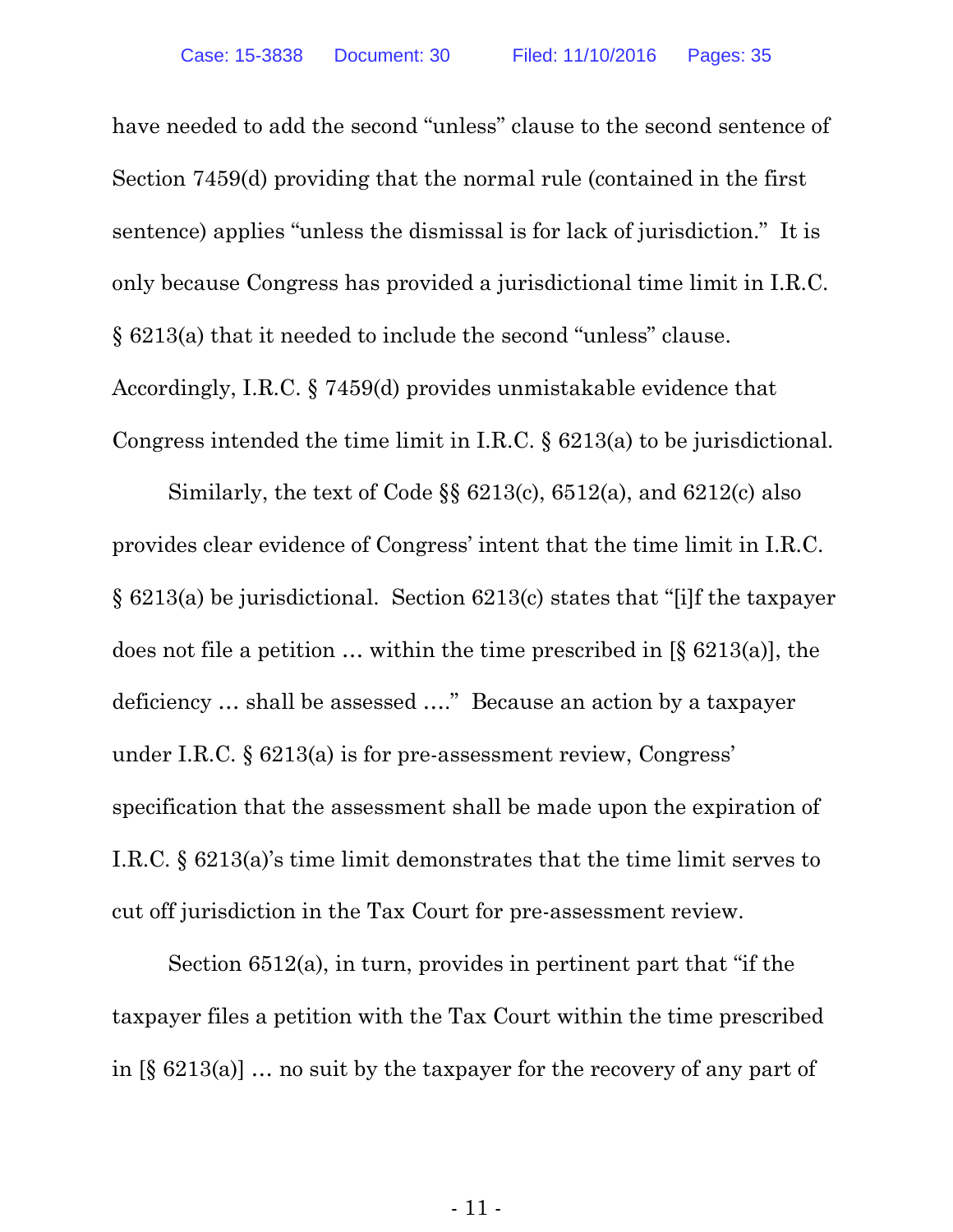the tax [to which the petition relates] shall be instituted in any court" except for five exceptional situations. Section 6512(a) thus is designed to prevent duplicate litigation in courts that might otherwise have overlapping jurisdiction. In expressing that rule, Congress provided that the Tax Court's jurisdiction is dependent upon the filing of a petition that satisfied the time limit prescribed in I.R.C. § 6213(a). An untimely petition is not sufficient to provide jurisdiction.

Finally, in I.R.C. § 6212(c), Congress provided a rule that prevents the Commissioner from determining additional income tax deficiencies for a tax year over which the Tax Court has acquired jurisdiction.3 Again, in expressing when the Tax Court has jurisdiction, Congress specified that it is dependent upon "the taxpayer fil[ing] a petition with the Tax Court within the time prescribed in section 6213(a)." Thus, an untimely petition is not sufficient to provide jurisdiction.

<sup>3</sup> Section 6212(c) of the Code provides that "If the Secretary has mailed to the taxpayer a notice of deficiency as provided in subsection (a), and the taxpayer files a petition with the Tax Court within the time prescribed in section 6213(a), the Secretary shall have no right to determine any additional deficiency of income tax for the same taxable  $year \dots$ ."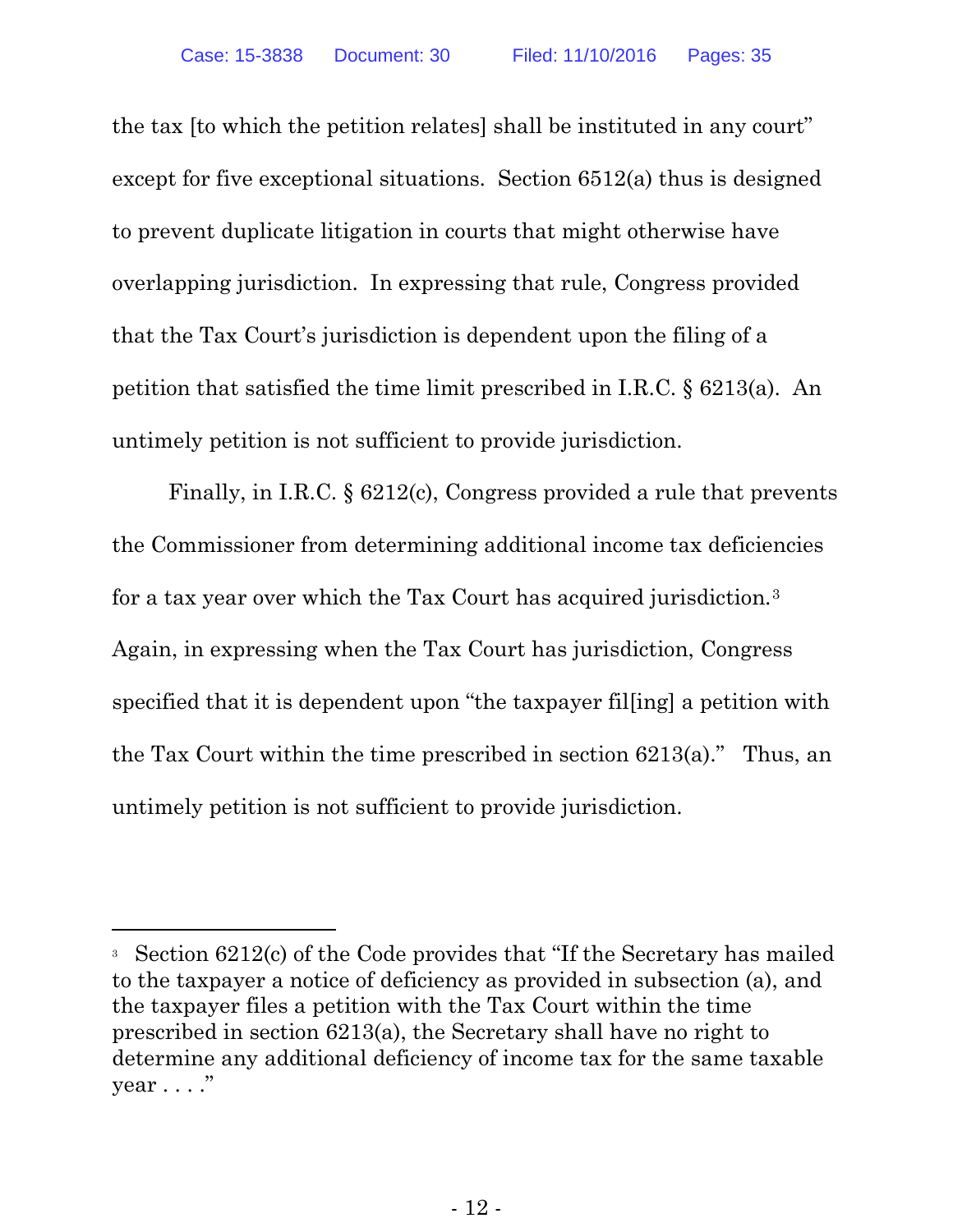In sum, the text of I.R.C. § 6213(a) and related provisions of the Internal Revenue Code provide a clear expression of Congress' intent that the time limit in I.R.C. § 6213(a) be jurisdictional.

#### **2. The legislative history**

The legislative history also squarely supports the position that I.R.C. § 6213(a) is a jurisdictional provision.

The Board of Tax Appeals (the predecessor of the Tax Court), established by § 900 of the Revenue Act of 1924,<sup>4</sup> "was created by Congress to provide taxpayers an opportunity to secure an independent review of the Commissioner of Internal Revenue's determination of additional income and estate taxes by the Board in advance of their paying the tax found by the Commissioner to be due. Before the act of 1924, the taxpayer could only contest the Commissioner's determination of the amount of tax after its payment." *Old Colony Trust Co. v. Commissioner*, 279 U.S. 716, 721 (1929). *See* H.R. Rep. No. 68-179, at 7 (1923), *reprinted in* 1939-1 C.B. (pt. 2) 241; S. Rep. No. 68-398, at 8 (1923), *reprinted in* 1939-1 C.B. (pt. 2) 266. The Board of Tax Appeals "was not created for the purpose of *reviewing rulings made by the* 

l

<sup>4</sup> Revenue Act of 1924, ch. 234, tit. IX, 43 Stat. 336.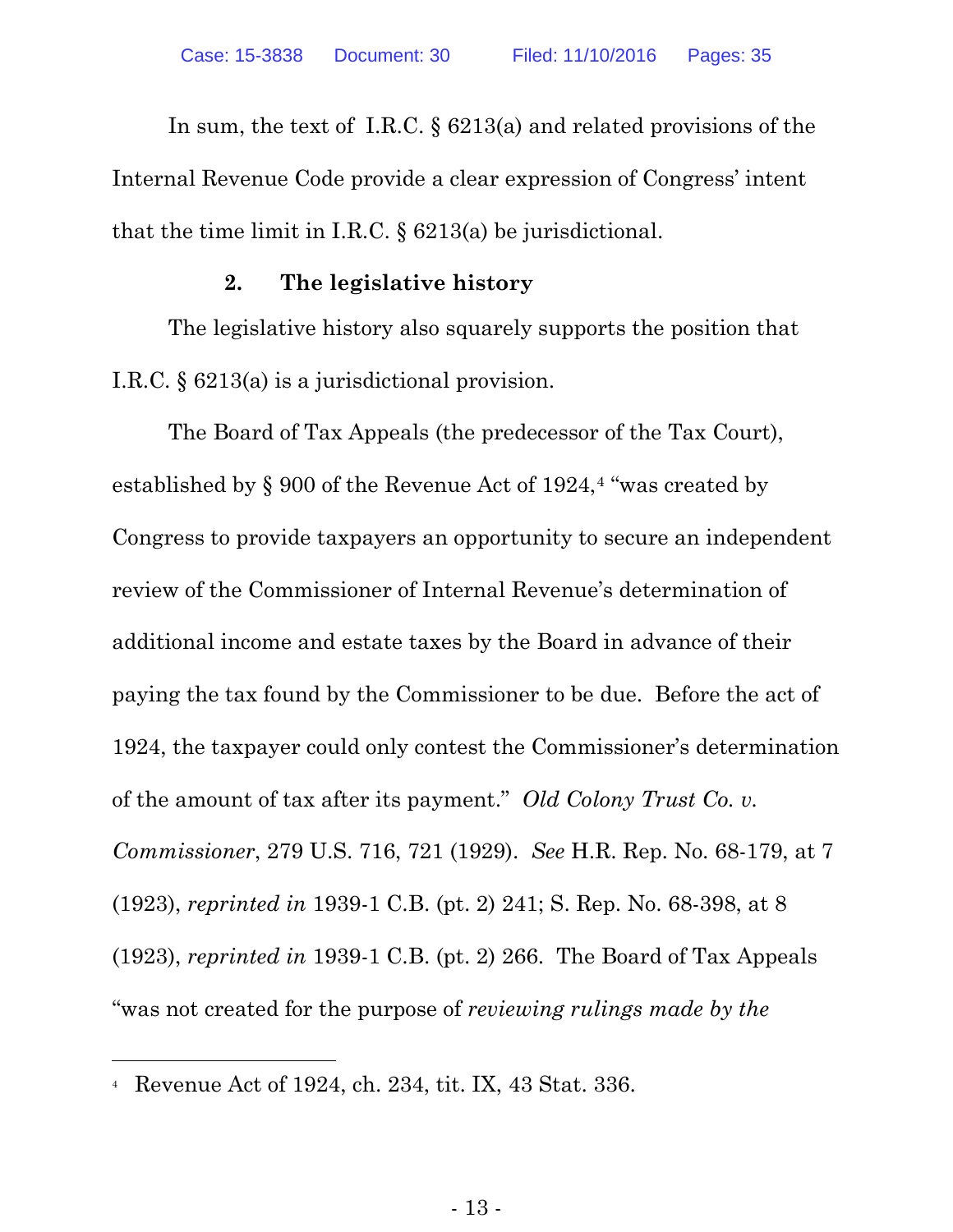*Commissioner* but was created for the purpose of *determining the correctness of deficiencies in tax*." *Appeal of Gutterman Strauss Co.*, 1 B.T.A. 243, 245 (1924) (emphasis in original).

Section 274(a) of the Revenue Act of 1924 provided that if the Commissioner determines a deficiency in tax, the taxpayer shall be notified of such deficiency by registered mail and, within 60 days after such notice is mailed, the taxpayer may file an appeal with the Board of Tax Appeals. *See Appeal ofHurst, Anthony & Watkins*, 1 B.T.A. 26, 27 (1924). In 1934, Congress extended the period for filing a petition from 60 days to 90 days. Revenue Act of 1934, ch. 277, § 501, 48 Stat. 741, 755-756. As discussed below, p. 20, the Board of Tax Appeals and the Tax Court have consistently held that the timely filing of a petition is a jurisdictional prerequisite, and an untimely petition must be dismissed for lack of jurisdiction. *See* Dana Latham, *Jurisdiction of the United States Board of Tax Appeals under the Revenue Act of 1926*, 15 Cal. L. Rev. 199, 222 (1927); Walter W. Hammond, *United States Board of Tax Appeals*, 11 Marq. L. Rev. 1, 7 (1926).

In 1998, Congress enacted Section 3463(a) of the Internal Revenue Restructuring and Reform Act of 1998 (RRA 1998), Pub. L. 105-206, 112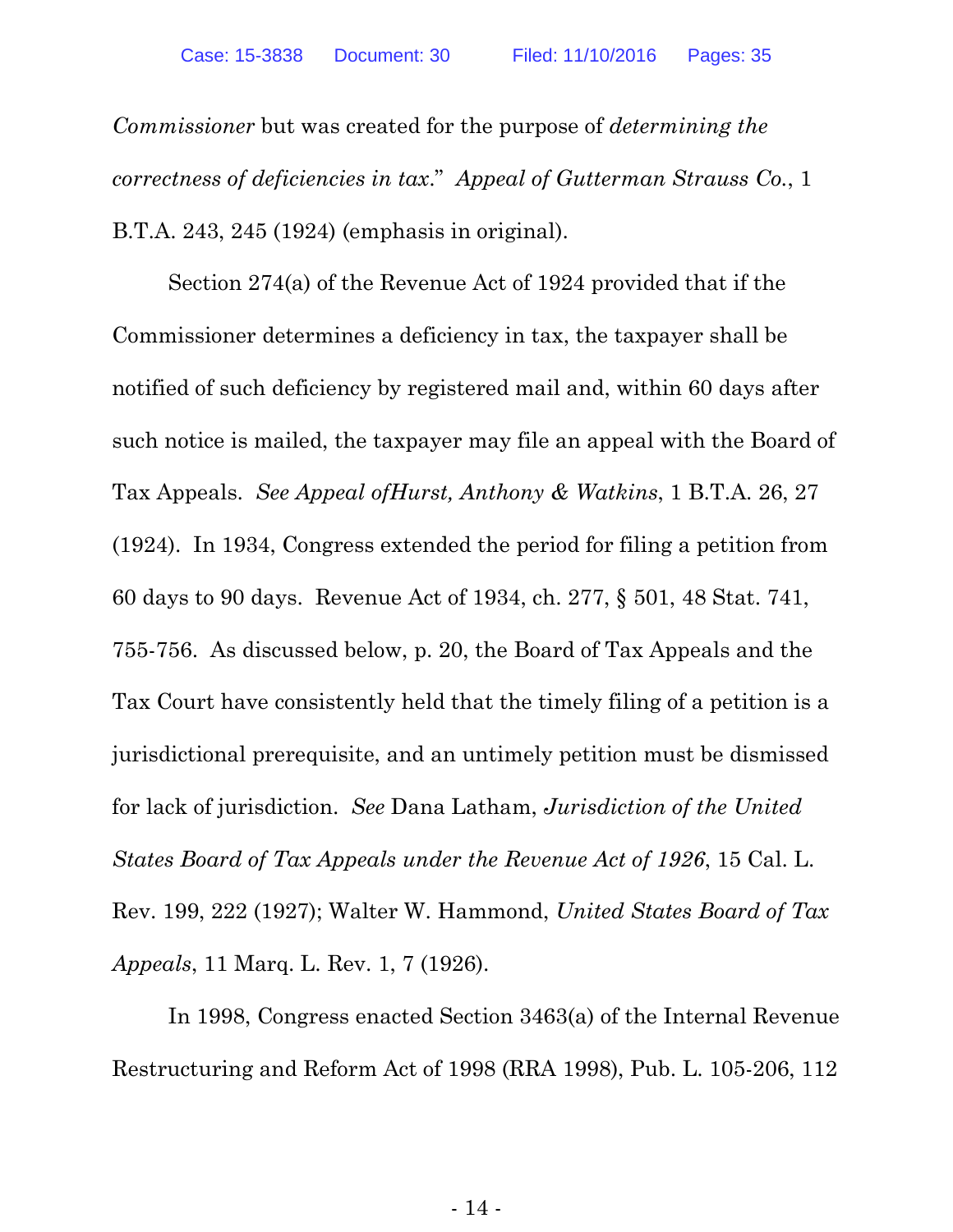l

Stat. 685, 767 (1998).<sup>5</sup> In that section, Congress (1) directed the Commissioner to include in his notices of deficiency the date he has determined to be the last day on which the taxpayer may file a petition in the Tax Court, and (2) amended I.R.C. § 6213(a) to provide that a petition filed in the Tax Court by the date identified by the Commissioner is to be treated as timely filed.

The legislative materials accompanying the passage of Section 3463 reveal that Congress was concerned about taxpayers who, due to miscalculation of the filing period under I.R.C. § 6213(a), would lose their ability to litigate their deficiencies on a prepayment basis by filing their petitions late. In doing so, Congress confirmed that it understood I.R.C. § 6213(a)'s time limit to be jurisdictional.

<sup>5</sup> Section 3463 of the RRA 1998 has not been incorporated as a provision of the Internal Revenue Code. Nonetheless, the provision has the force of law. *See Smith v. Commissioner*, 275 F.3d 912, 914 n. 1 (10th Cir. 2001); *see also United States Natl. Bank v. Independent Ins. Agents of Am., Inc.*, 508 U.S. 439, 448 (1993) (stating that an uncodified provision shall have the force of law as long as the provision is in the Statutes at Large).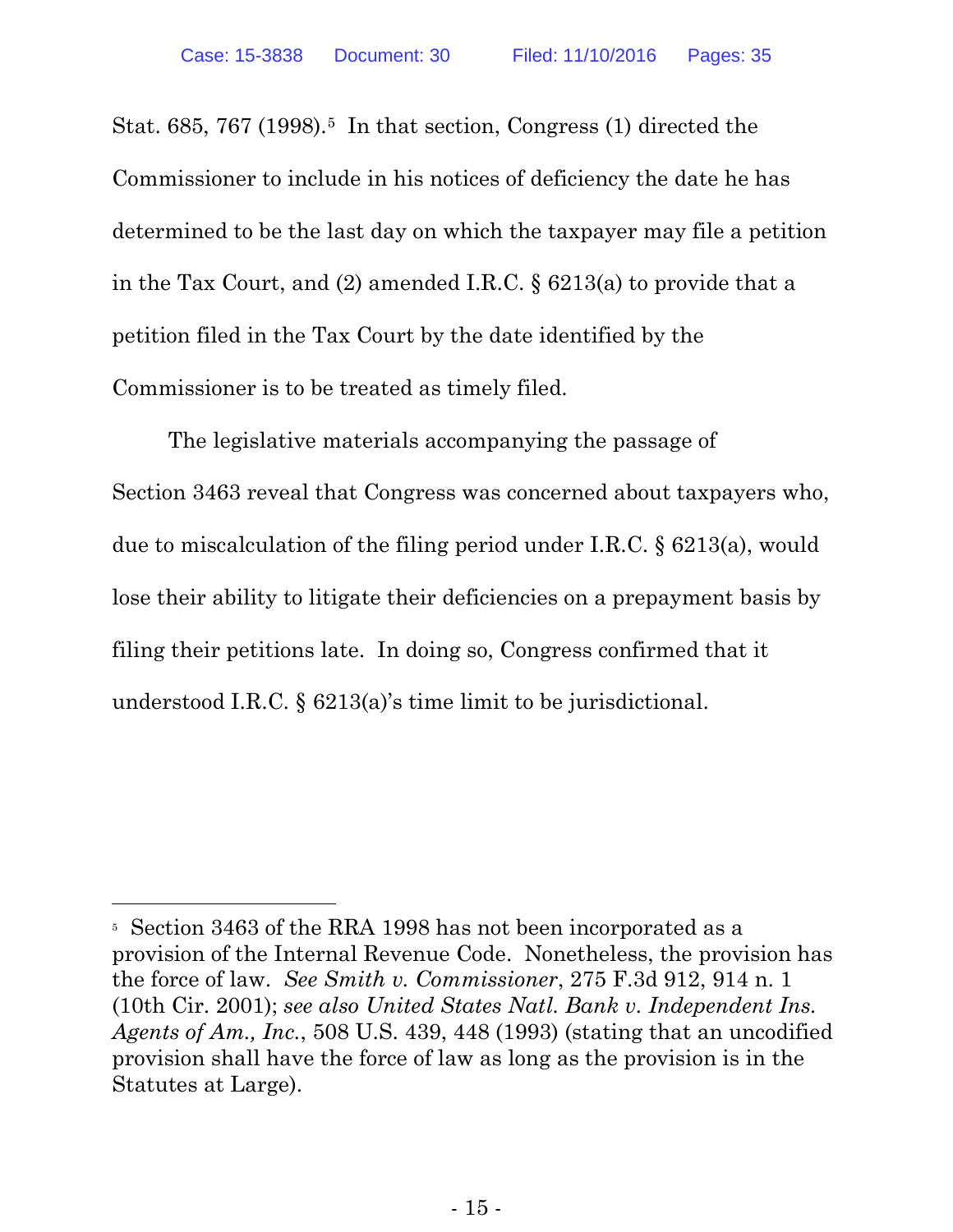The Senate Report for the legislation states:

# *Present Law*

Taxpayers must file a petition with the Tax Court within 90 days after the deficiency notice is mailed (150 days if the person is outside the United States) (sec. 6213). *If the petition is not filed within that time period, the Tax Court does not have jurisdiction to consider the petition.*

# *Reasons for Change*

The Committee believes that taxpayers should receive assistance in determining the time period within which they must file a petition in the Tax Court and that taxpayers should be able to rely on the computation of that period by the IRS.

# *Explanation of Provision*

The provision requires the IRS to include on each deficiency notice the date determined by the IRS as the last day on which the taxpayer may file a petition with the Tax Court. The provision provides that a petition filed with the Tax Court by this date is treated as timely filed.

S. Rep. 105-174, at 90 (1998), *reprinted in* 1998-3 C.B. 537, 626

(emphasis supplied); *see also* H.R. Rep. 105-364 pt. 1, at 71 (1997),

*reprinted in* 1998-3 C.B. 373, 443 (same). Both the Senate and House

Reports state in unequivocal language that if a petition to the Tax

Court is not filed within 90 days after the notice of deficiency is mailed,

"the Tax Court does not have jurisdiction to consider the petition." *Id*.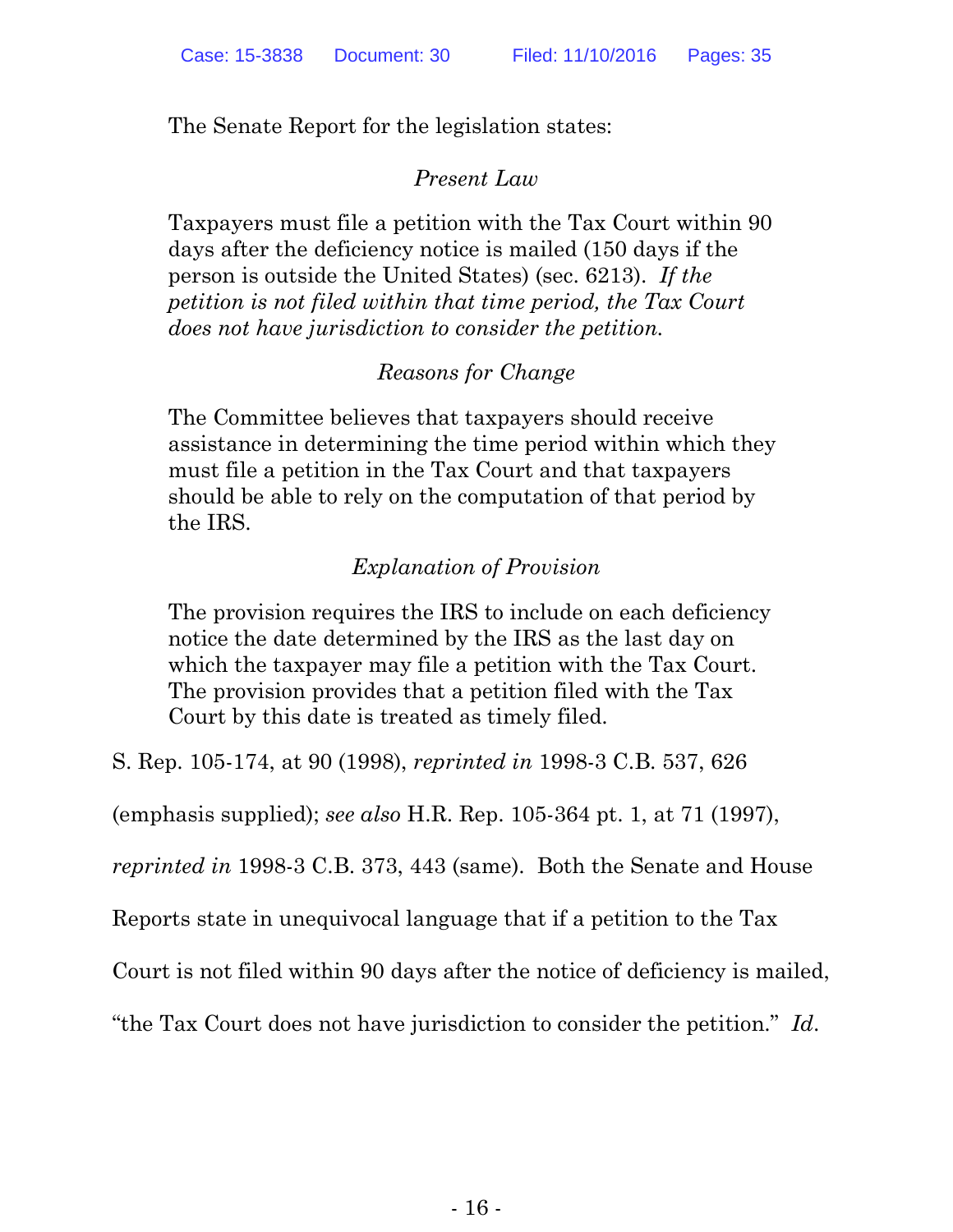As discussed above, pp. 9-12, numerous provisions of the Internal Revenue Code relating to tax-deficiency determinations and the availability of Tax Court review are integrally related, and a taxpayer's rights can be adversely affected if a petition is not timely filed. Given the jurisdictional importance of timely filing a Tax Court petition, Congress acted to protect a taxpayer's rights by now requiring the Commissioner to include, on the face of the notice of deficiency, the last day for timely filing a Tax Court petition and by adding a provision to the Code to ensure that even if that date was erroneous, it could be relied upon by the taxpayer and by the Tax Court for jurisdictional purposes. The statements in the congressional reports that if a petition is not timely filed "the Tax Court does not have jurisdiction to consider the petition" provide another clear expression of its intent that the time limit in I.R.C. § 6213(a) be jurisdictional.

#### **3. The historical treatment of I.R.C. § 6213(a)**

The historical treatment of I.R.C.  $\S$  6213(a) also confirms that its time limit is jurisdictional. Since I.R.C. § 6213(a) was enacted as part of the Internal Revenue Code of 1954, every court of appeals having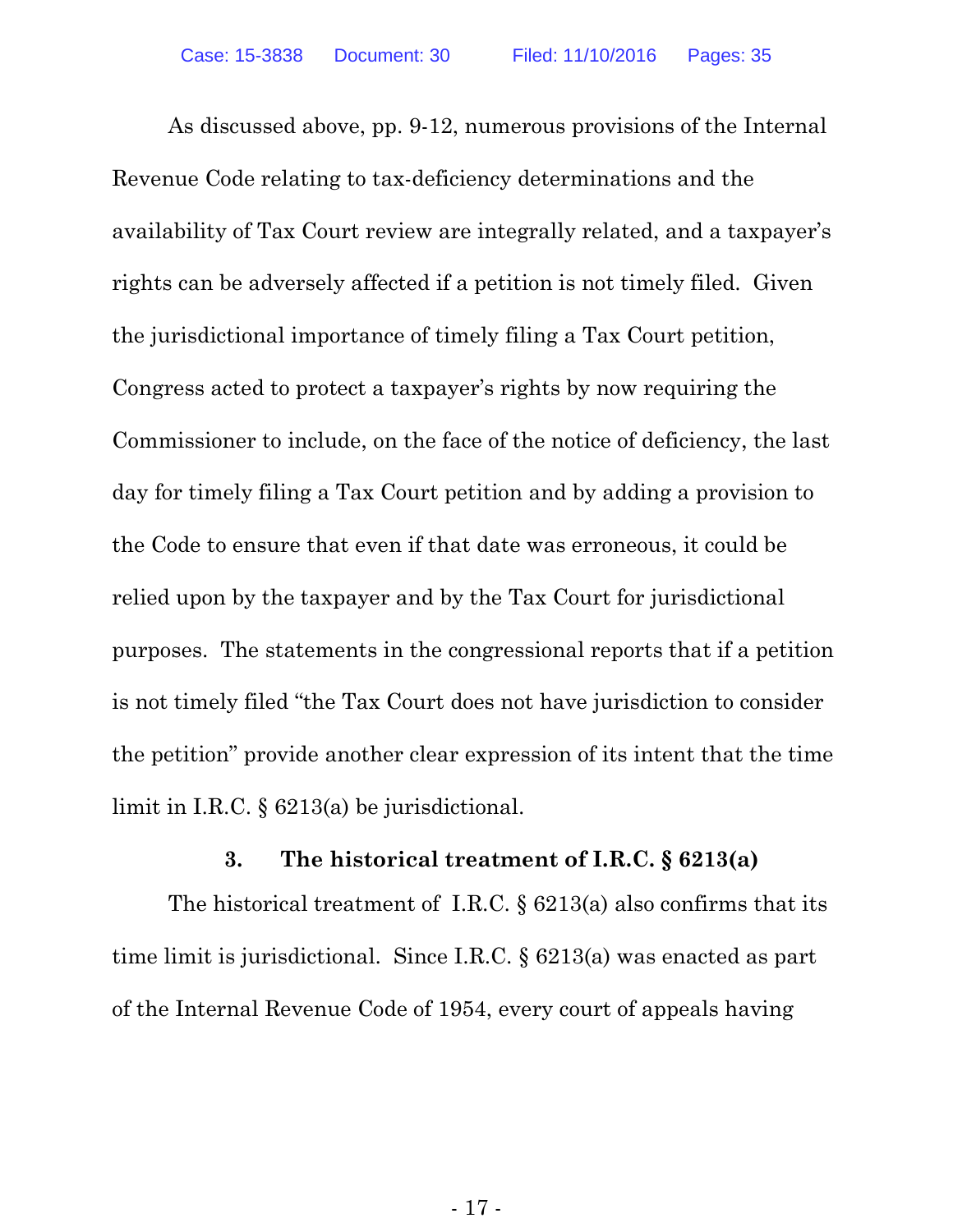jurisdiction over appeals from Tax Court in deficiency cases<sup>6</sup> has held that the time limit in I.R.C. § 6213(a) is jurisdictional. *Lewin v. Commissioner*, 569 F.2d 444 (7th Cir. 1978) (affirming Tax Court's dismissal for lack of jurisdiction because the petition was filed late); *Kennedy v. Commissioner*, 339 F.2d 335, 337 (7th Cir. 1964) (holding Tax Court lacked jurisdiction over claim for new tax year asserted in amended complaint filed after I.R.C. § 6213(a)'s time limit expired);7 *Edwards v. Commissioner*, 791 F.3d 1, 5 (D.C. Cir. 2015) (holding "[t]he tax court is a court of limited jurisdiction ... and its jurisdiction is predicated on both the issuance of a notice of deficiency and the filing of a timely petition"); *Herzog v. Commissioner*, 643 F. App'x 942, 943 (11th Cir. 2016) (holding that timely filing of a petition "is a jurisdictional prerequisite for a suit in the tax court" (quoting *Pugsley v. Commissioner*, 749 F.2d 691, 692 (11th Cir. 1985)); *Foster v. Commissioner*, 445 F.2d 799 (10th Cir. 1971) (affirming Tax Court's

 6 The Federal Circuit does not have jurisdiction over appeals from decisions of the Tax Court in deficiency cases.

<sup>7</sup> *See also Petrulis v. Commissioner*, 938 F.2d at 79 (recognizing in dicta that "[f]iling the petition within the ninety-day period is 'a jurisdictional prerequisite for filing suit in the Tax Court.'") (quoting *Sanders v. Commissioner*, 813 F.2d 859, 861 (7th Cir. 1987)).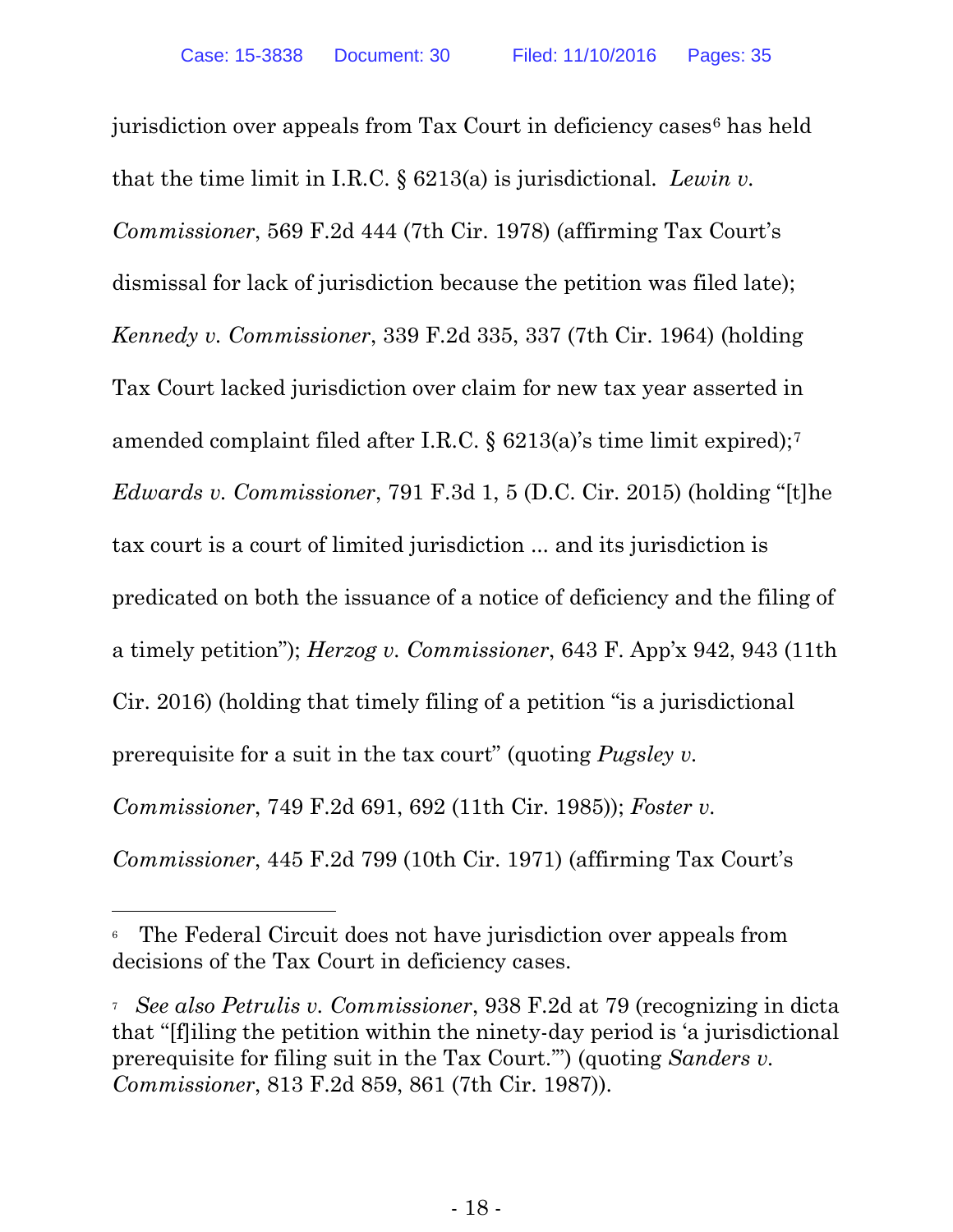dismissal for lack of jurisdiction because the petition was filed late); *Corriea v. Commissioner*, 58 F.3d 468, 469 (9th Cir. 1995) (holding that the timely filing of a petition for redetermination is a jurisdictional requirement (citing *Shipley v. Commissioner*, 572 F.2d 212, 213 (9th Cir. 1977))); *Andrews v. Commissioner*, 563 F.2d 365, 366 (8th Cir. 1977) (holding that "the law is clear that the Tax Court does not have jurisdiction over an untimely petition"); *Patmon and Young Professional Corp. v. Commissioner*, 55 F.3d 216, 217 (6th Cir. 1995) (holding that "[i]n order to invoke the jurisdiction of the Tax Court, a taxpayer must file a petition within 90 days after the mailing of the notice of deficiency"); *Keado v. United States*, 853 F.2d 1209, 1212, 1218-19 (5th Cir. 1988) (holding that "[i]f a taxpayer fails to file a Tax Court petition during [§ 6213(a)'s] . . . ninety-day period, the Tax Court lacks jurisdiction to consider the deficiency"); *Briley v. Commissioner*, 622 F. App'x 305 (4th Cir. 2015) (holding that "[t]he timely filing of a tax court petition is a jurisdictional prerequisite"); *Boccuto v. Commissioner*, 277 F.2d 549 (3d Cir. 1960) (affirming Tax Court's dismissal for lack of jurisdiction because the petition was filed late); *Hoffenberg v. Commissioner*, 905 F.2d 665. 666 (2d Cir. 1990) (holding that "[a] late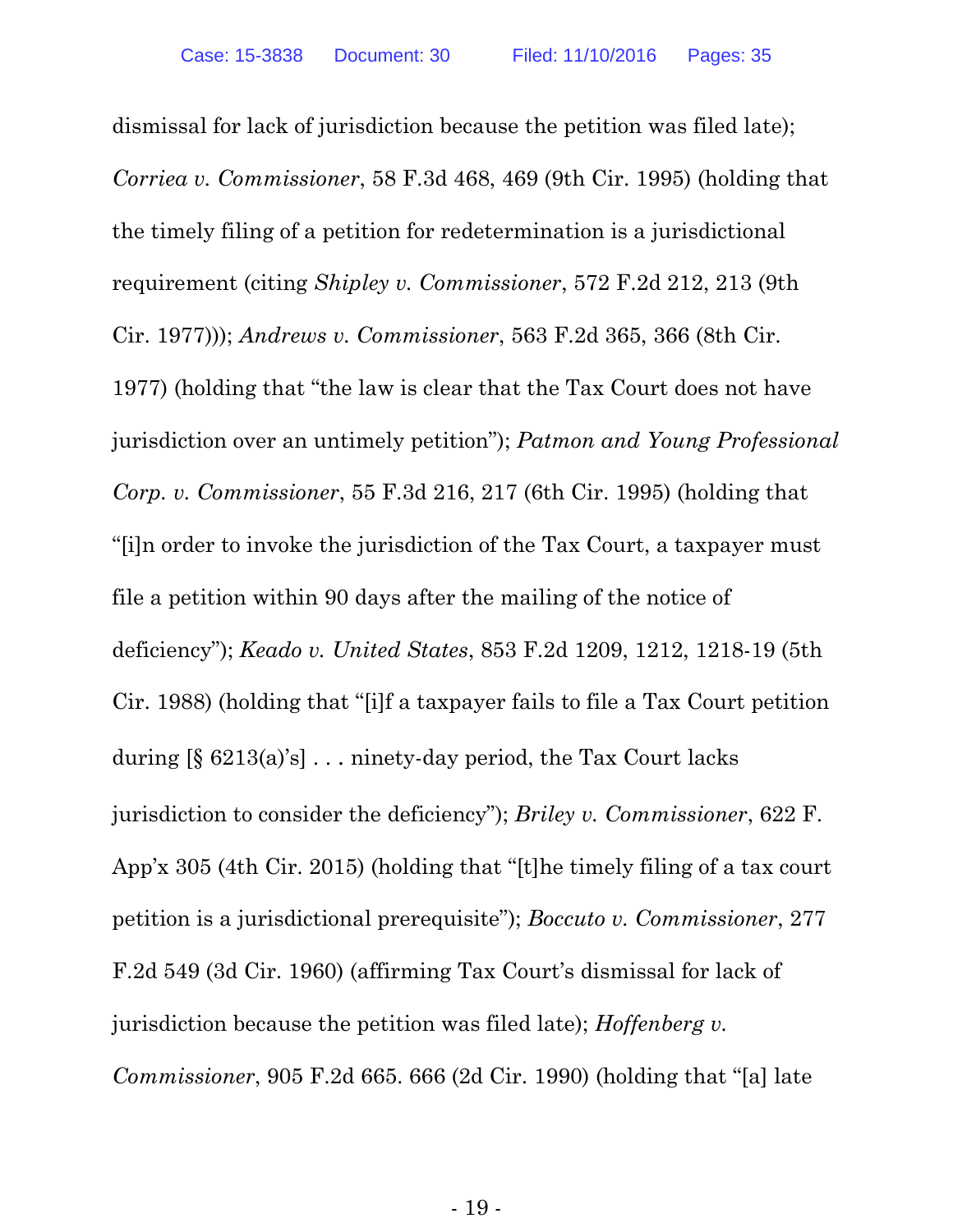petition will be dismissed for lack of jurisdiction" (citing *Tadros v. Commissioner*, 763 F.2d 89, 91 (2d Cir. 1985)); *Athens Pizza of Jaffrey, Inc. v. Commissioner*, 134 F.3d 361 (1st Cir. 1998) (affirming Tax Court's dismissal for lack of jurisdiction because the petition was filed late).

Moreover, the Tax Court (and its predecessor, the Board of Tax Appeals) has repeatedly held that its statutorily prescribed filing period for deficiency cases is jurisdictional. *E.g.*, *Houghton v. Commissioner*, 48 T.C. 656, 659, 666 (1967) ("Section 6213(a) has been held to be jurisdictional and this Court has no jurisdiction unless the petition is timely filed"); *Hamilton v. Commissioner*, 13 T.C. 747, 749 (1949); *Appeal of Satovsky*, 1 B.T.A. 22, 24 (1924). And, the Tax Court has recently reconfirmed its long-standing rule, in a unanimous decision of the full court. *Guralnik v. Commissioner*, 146 T.C. No. 15, 2016 WL 3165779, at \*5 (2016).

As noted above, the Supreme Court held in *John R. Sand & Gravel*, 552 U.S. at 139, that, in an appropriate case, under principles of *stare decisis*, precedent alone can be dispositive in determining whether a time limit in a statute is jurisdictional. Taxpayer in his response to

- 20 -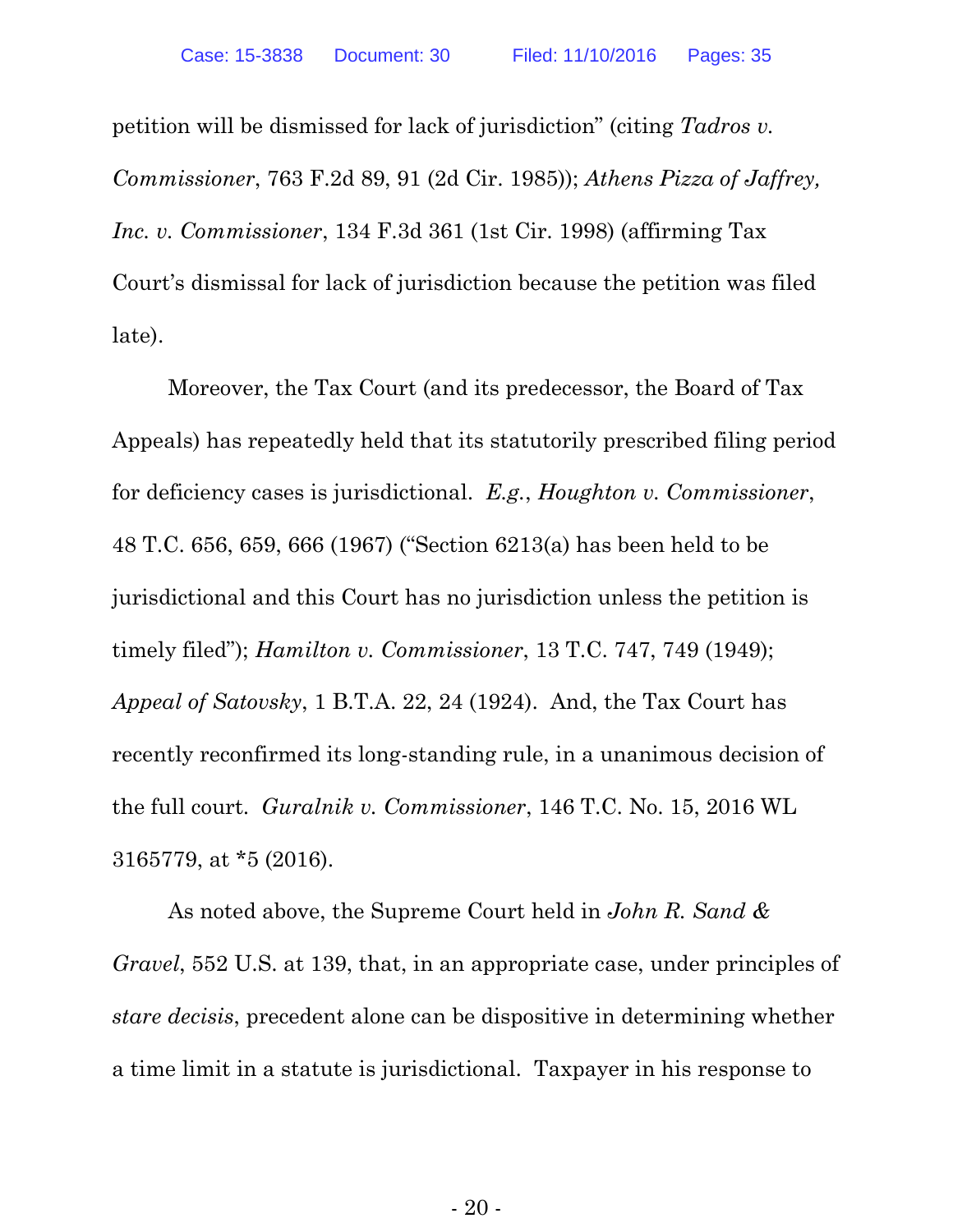our Rule 28(j) letter argued, based upon the concurring opinion of Justice Ginsberg (joined by Justices Stevens and Bryer) in *Reed Elsevier,* 559 U.S. at 171-74, that the holding of *John R. Sand & Gravel* is only applicable where the precedent is that of the Supreme Court. But even if Justice Ginsburg's concurring opinion supports the broad proposition taxpayer advances (and it is not clear that it does), the fact remains that a concurring opinion expressing the views of three justices does not represent a holding of the Court.

In the situation presented here, we think that the reasoning of the Court in *John R. Sand & Gravel Co.* supports our contention that I.R.C. § 6213(a)'s time limit is jurisdictional. As the Court explained in *John R. Sand & Gravel Co.*, "re-examin[ing] … well-settled precedent" holding that a limitations period is jurisdictional would "threaten to substitute disruption, confusion, and uncertainty for necessary legal stability." 552 U.S. at 139. Here, more than 35 years ago, the Fifth Circuit aptly described the state of the decisional law, observing that "[i]t cannot now be seriously questioned that the timely filing of the petition for redetermination is jurisdictional." *Johnson v. Commissioner*, 611 F.2d 1015, 1018 (5th Cir. 1980). And, the absence of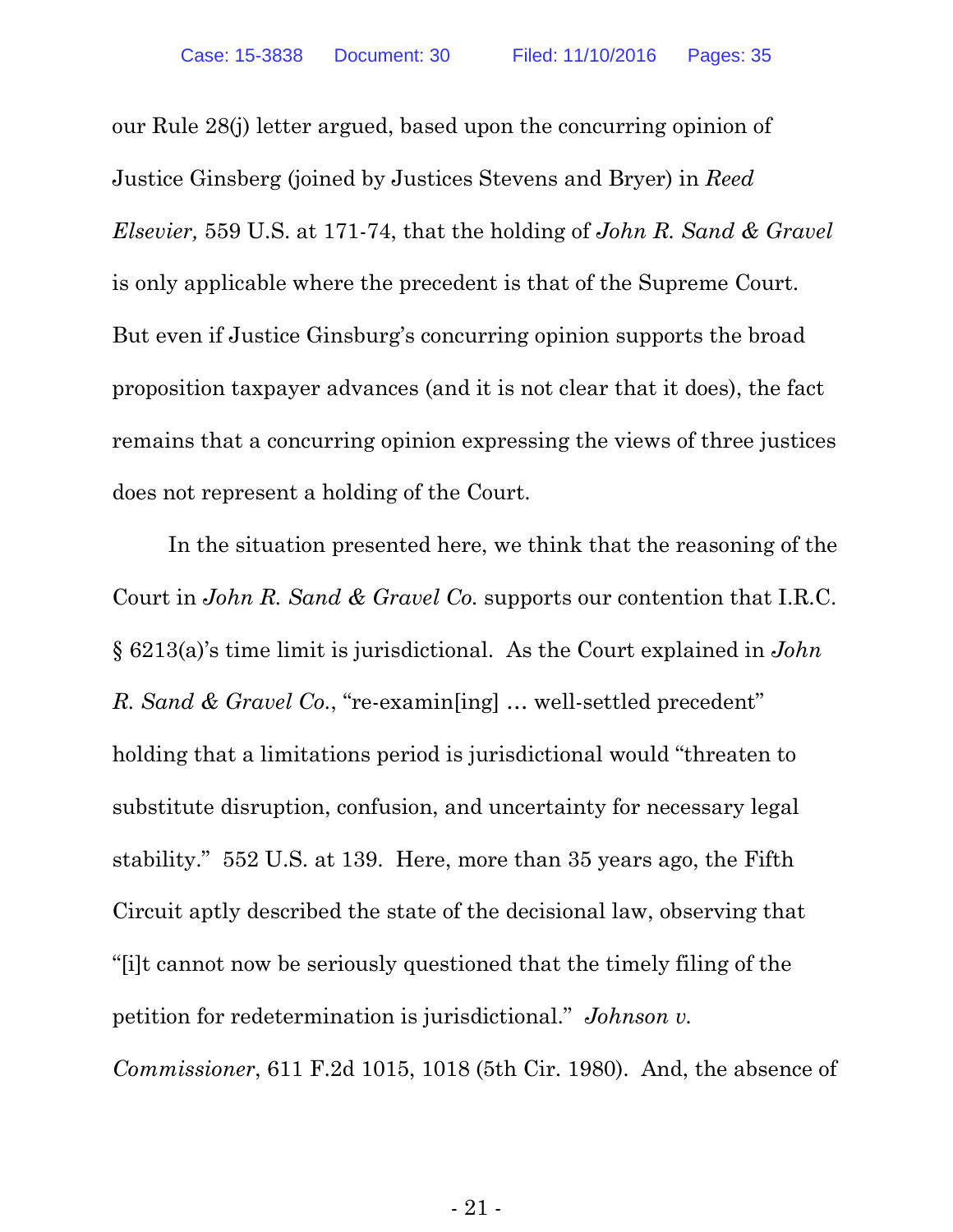Supreme Court precedent confirming the decisional law of the courts of appeal only reflects the fact that the Supreme Court has had no reason to address the matter. As noted above, since the enactment of I.R.C. § 6213(a) in 1954, the twelve circuit courts that have jurisdiction to review decisions of the Tax Court have held that the statute's time limit is jurisdictional. In these circumstances, there is no meaningful difference between the disruption that would occur from overturning this long-standing appellate court precedent and the disruption that would occur from overturning a Supreme Court precedent. Accordingly, under the Court's reasoning in *John R. Sand & Gravel Co.*, the longstanding and unanimous treatment of I.R.C. § 6213(a)'s time limit by the courts of appeals as jurisdictional should be sustained.

Furthermore, the Court in *John R. Sand & Gravel* also took into account the fact that "'Congress remains free to alter what [the Court] ha<sup>[s]</sup> done." 552 U.S. at 139 (citation omitted). Here, Congress has had ample opportunity to amend I.R.C. § 6213(a) if it disagreed with the unanimous decisions of the judiciary. That it has not done so speaks volumes as to the correctness of those decisions.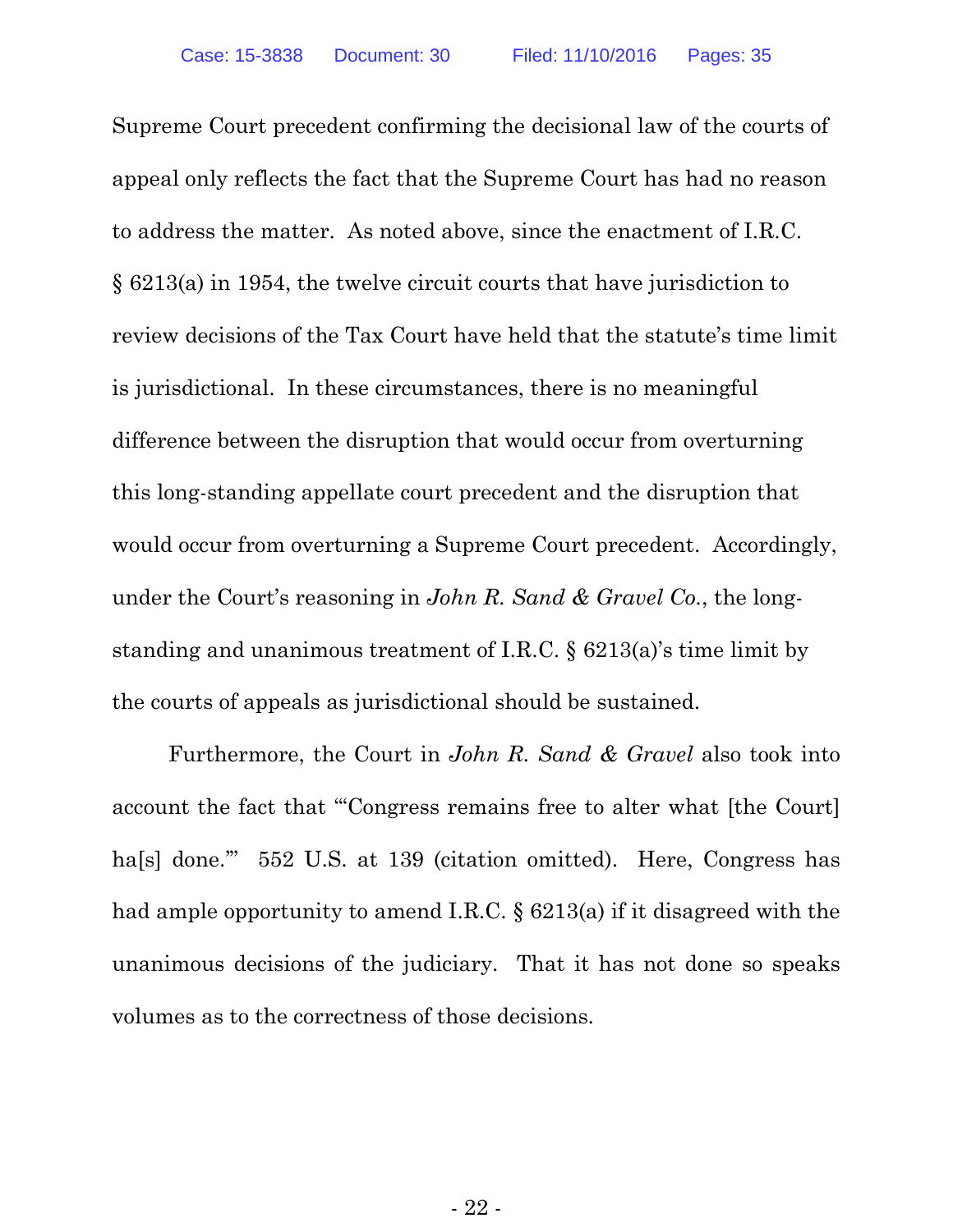At all events, even if it is determined that the historical treatment is not controlling in the situation presented here, that treatment still remains a factor to be considered under the clear statement rule. *Reed Elsevier, Inc.,* 559 U.S. at 169. The historical treatment of I.R.C. § 6213(a) plainly reinforces what is clear from the text and context of I.R.C. § 6213(a) – that its time limit is jurisdictional.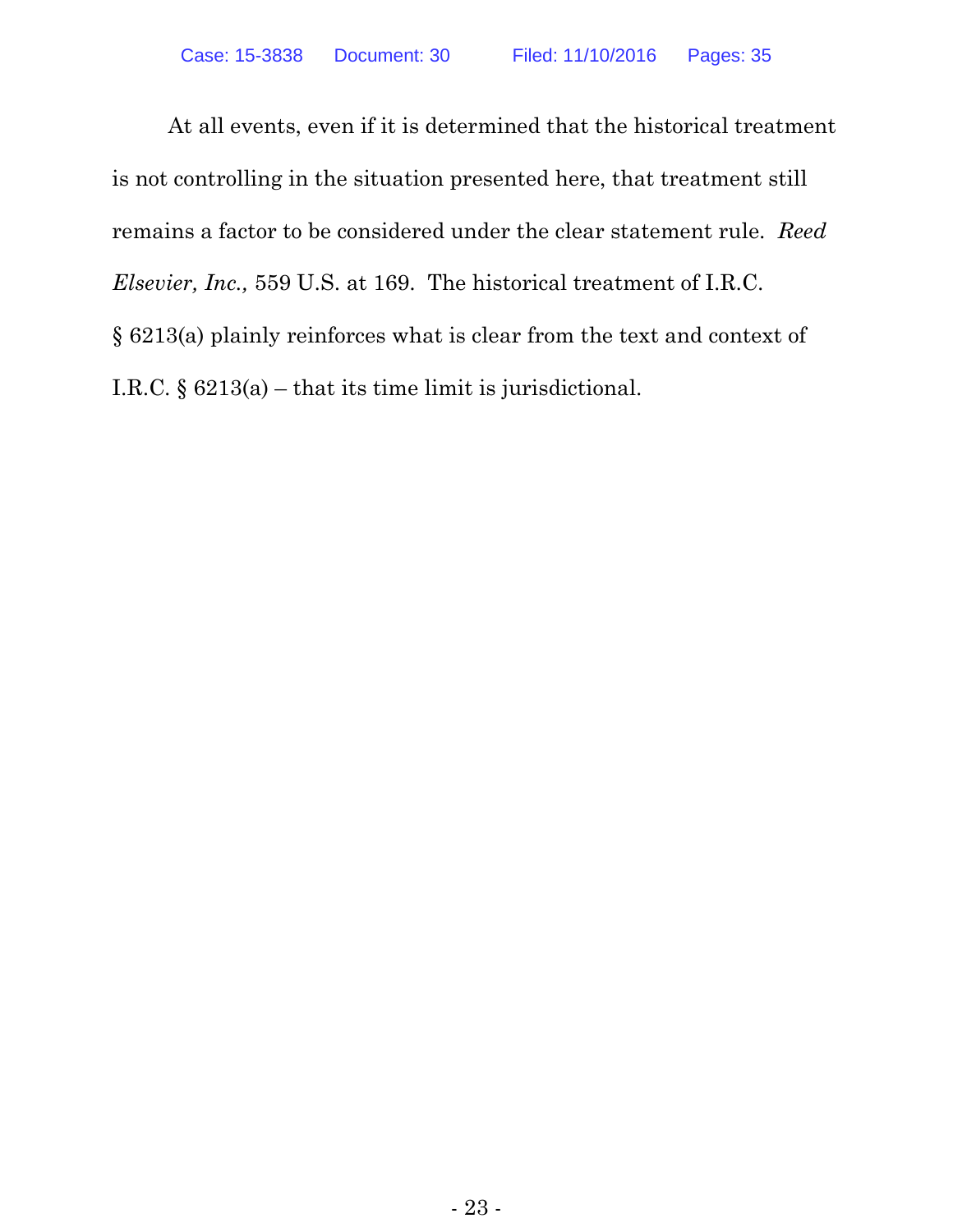# **CONCLUSION**

Section 6213(a) of the Code is a jurisdictional statute, and the case

should be remanded to the Tax Court for it to determine if taxpayer

complied with the requirements of that statute.

Respectfully submitted,

CAROLINE D. CIRAOLO *Principal Deputy Assistant Attorney General*

DIANA L. ERBSEN *Deputy Assistant Attorney General*

/s/ REGINA S. MORIARTY

GILBERT S. ROTHENBERG (202) 514-3361 ROBERT W. METZLER (202) 514-3938 REGINA S. MORIARTY (202) 514-3732 *Attorneys Tax Division*

 *Department of Justice Post Office Box 502 Washington, D.C. 20044*

NOVEMBER 2016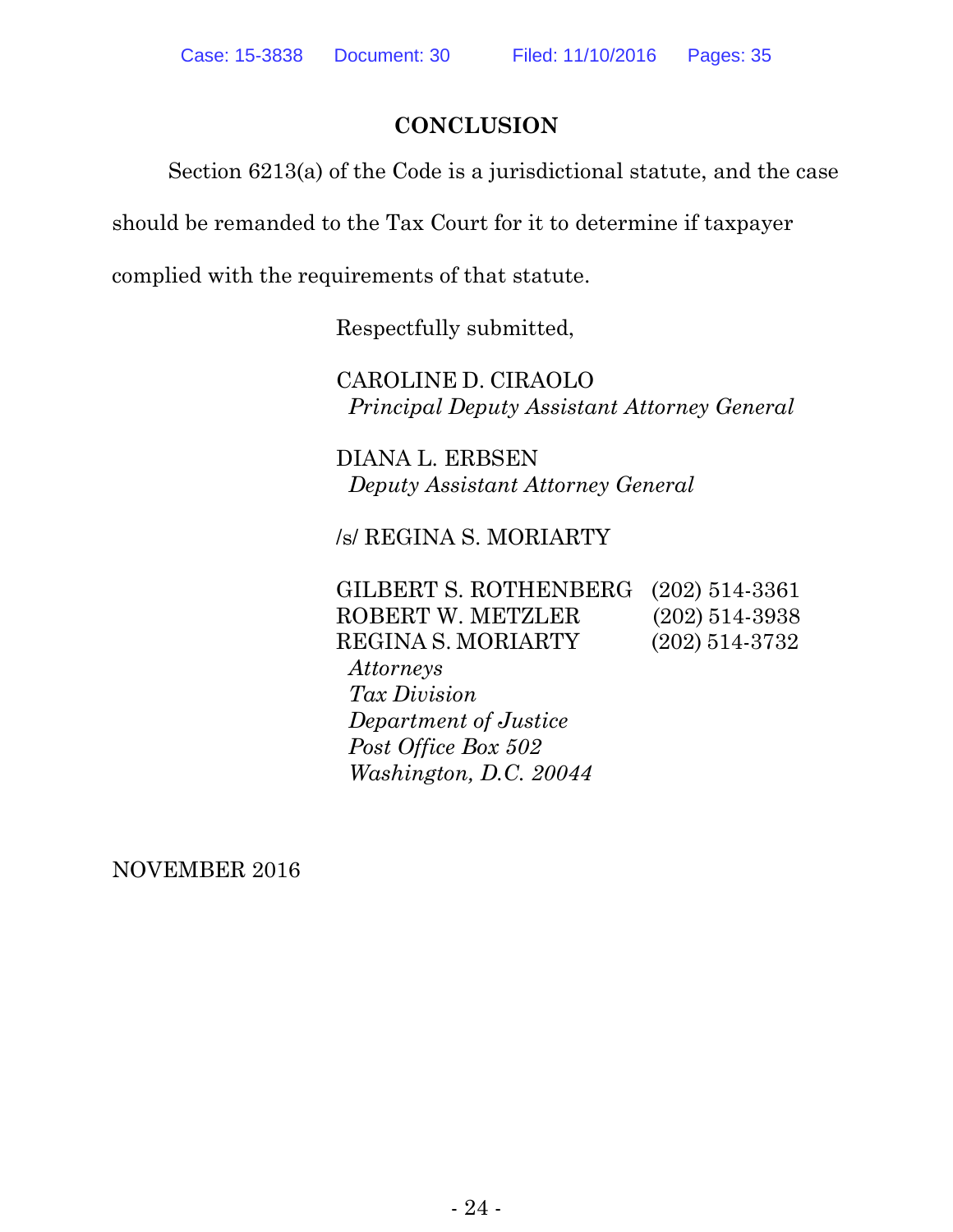## **CERTIFICATE OF COMPLIANCE**

With Type-Volume Limitation, Typeface Requirements, and Type Style Requirements of Federal Rule of Appellate Procedure 32(a) and the Practitioner's Handbook for Appeals

Case No. 15–3838

1. This brief complies with the type-volume limitation of the United States Court of Appeals for the Seventh Circuit Practitioner's Handbook for Appeals (2014 Edition) because:

- [X] this brief contains 4,554 words, excluding the parts of the brief exempted by Fed. R. App. P. 32(a)(7)(B)(iii), *or*
- [ ] this brief uses a monospaced typeface and contains [*state the number of*] lines of text, excluding the parts of the brief exempted by Fed. R. App. P.  $32(a)(7)(B)(iii)$ .

2. This brief complies with the typeface requirements of Fed. R. App. P. 32(a)(5) and the type style requirements of Fed. R. App. P.  $32(a)(6)$  because:

- [X] this brief has been prepared in a proportionally spaced typeface using Microsoft Word 2010 in 14-point Century Schoolbook, *or*
- [ ] this brief has been prepared in a monospaced typeface using [*state name and version of word processing program*] with [*state number of characters per inch and name of type style*].

(s) /s/ Regina S. Moriarty

Attorney for Commissioner of Internal Revenue \_

Dated: November 10, 2016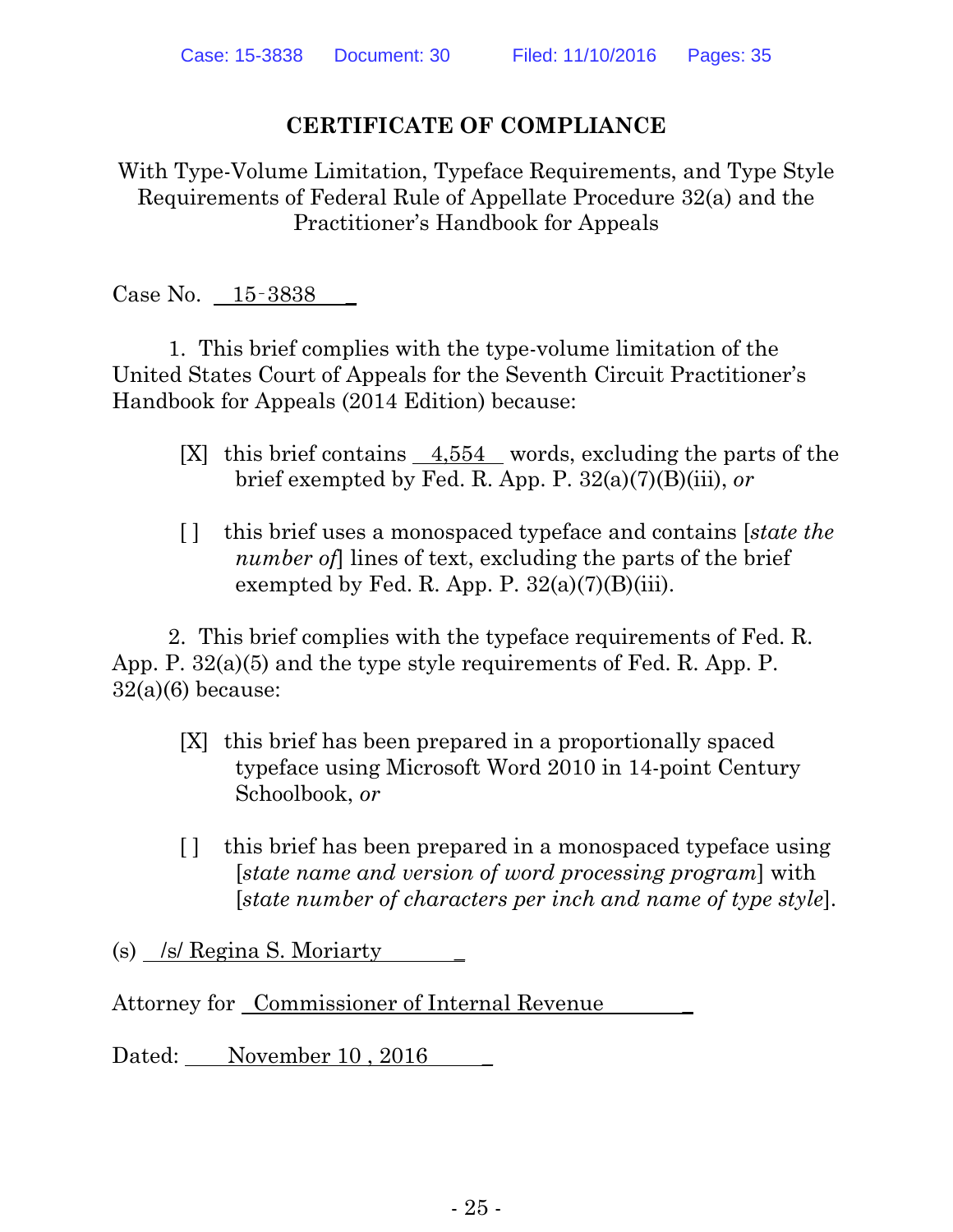# **CERTIFICATE OF SERVICE**

I hereby certify that on November 10, 2016, I electronically filed the foregoing brief with the Clerk of the Court for the United States Court of Appeals for the Seventh Circuit by using the CM/ECF system. Counsel for the appellant was served electronically by the Notice of Docket Activity transmitted by the CM/ECF system.

It is further certified that: (1) all required privacy redactions have been made; and (2) the ECF submission was scanned for viruses with the System Center Endpoint Protection 2012 (updated daily), and according to the program, is free of viruses.

> /s/ Regina S. Moriarty \_ REGINA S. MORIARTY *Attorney*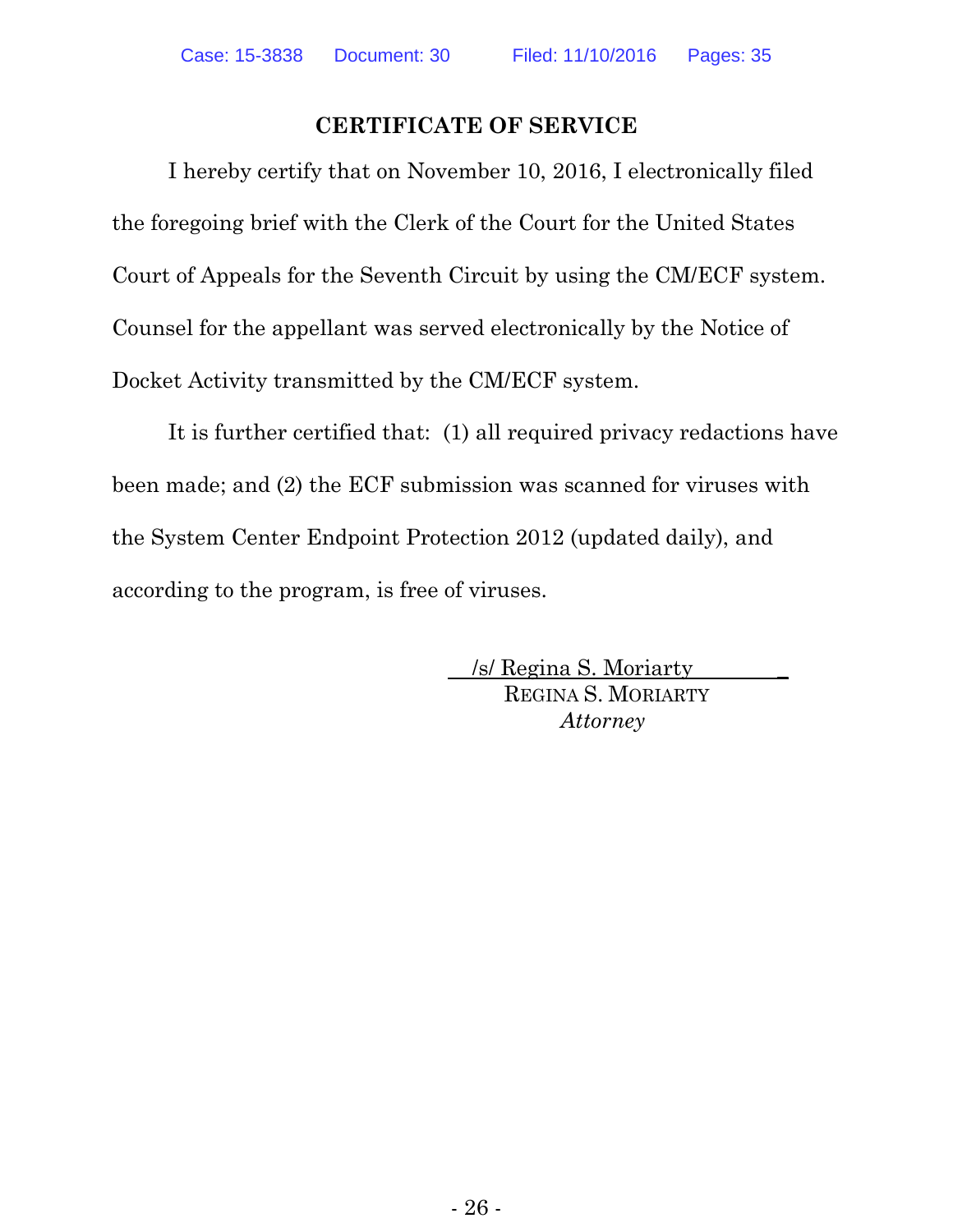#### **STATUTORY ADDENDUM**

#### **Internal Revenue Code (I.R.C.):**

#### **SEC. 6212. NOTICE OF DEFICIENCY.**

 $\star$  \*  $\star$  \*  $\star$  \*

(c) Further Deficiency Letters Restricted.—

(1) General Rule.—If the Secretary has mailed to the taxpayer a notice of deficiency as provided in subsection (a), and the taxpayer files a petition with the Tax Court within the time prescribed in section 6213(a), the Secretary shall have no right to determine any additional deficiency of income tax for the same taxable year, of gift tax for the same calendar year, of estate tax in respect of the taxable estate of the same decedent, of chapter 41 tax for the same taxable year, of chapter 43 for the same taxable year, of chapter 44 for the same taxable year, of section 4940 tax for the same taxable year, or of chapter 42 (other than under section 4940) with respect to any act (or failure to act) to which such petition relates, except in the case of fraud, and except as provided in section 6214(a) (relating to assertion of greater deficiencies before the Tax Court), in section 6213(b)(1) (relating to mathematical or clerical errors), in section 6851 or 6852 (relating to termination assessments), or in section 6861(c) (relating to the making of jeopardy assessments). \* \* \*

#### **SEC. 6213. RESTRICTIONS APPLICABLE TO DEFICIENCIES; PETITION TO TAX COURT.**

(a) Time for filing petition and restriction on assessment.–Within 90 days, or 150 days if the notice is addressed to a person outside the United States, after the notice of deficiency authorized in section 6212 is mailed (not counting Saturday, Sunday, or a legal holiday in the District of Columbia as the last day), the taxpayer may file a petition with the Tax Court for a redetermination of the deficiency. Except as otherwise provided in section 6851, 6852, or 6861, no assessment of a deficiency in respect of any tax imposed by subtitle A, or B, chapter 41, 42, 43, or 44 and no levy or proceeding in court for its collection shall be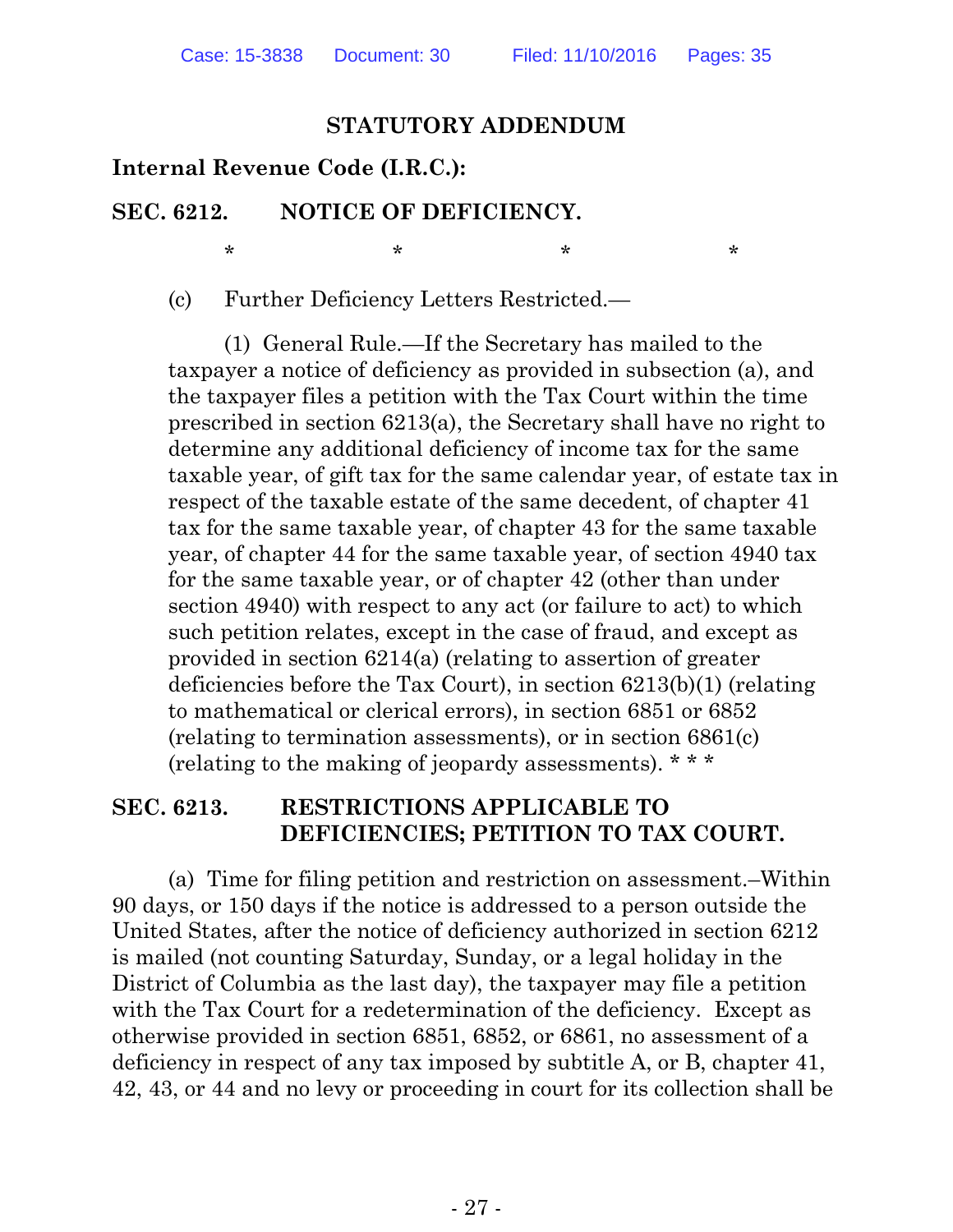made, begun, or prosecuted until such notice has been mailed to the taxpayer, nor until the expiration of such 90-day or 150-day period, as the case may be, nor, if a petition has been filed with the Tax Court, until the decision of the Tax Court has become final. Notwithstanding the provisions of section 7421(a), the making of such assessment or the beginning of such proceeding or levy during the time such prohibition is in force may be enjoined by a proceeding in the proper court, including the Tax Court, and a refund may be ordered by such court of any amount collected within the period during which the Secretary is prohibited from collecting by levy or through a proceeding in court under the provisions of this subsection. \* \* \*

# **SEC. 6512. LIMITATIONS IN CASE OF PETITION TO TAX COURT.**

(a) Effect of Petition to Tax Court.—If the Secretary has mailed to the taxpayer a notice of deficiency under section 6212(a) (relating to deficiencies of income, estate, gift, and certain excise taxes) and if the taxpayer filed a petition with the Tax Court within the time prescribed in section 6213(a) (or 7481(c) with respect to a determination of statutory interest or section 7481(d) solely with respect to a determination of estate tax by the Tax Court), no credit or refund of income tax for the same taxable year, of gift tax for the same calendar year or calendar quarter, of estate tax in respect of the taxable estate of the same decedent, or of tax imposed by chapter 41, 42, 43, or 44 with respect to any act (or failure to act) to which such petition relates, in respect of which the Secretary has determined the deficiency shall be allowed or made and no suit by the taxpayer for the recovery of any part of the tax shall be instituted in any court except–

(1) As to overpayments determined by a decision of the Tax Court which has become final, and

(2) As to any amount collected in excess of an amount computed in accordance with the decision of the Tax Court which has become final, and

(3) As to any amount collected after the period of limitation upon making of levy or beginning a proceeding in court for collection has expired; but in any such claim for